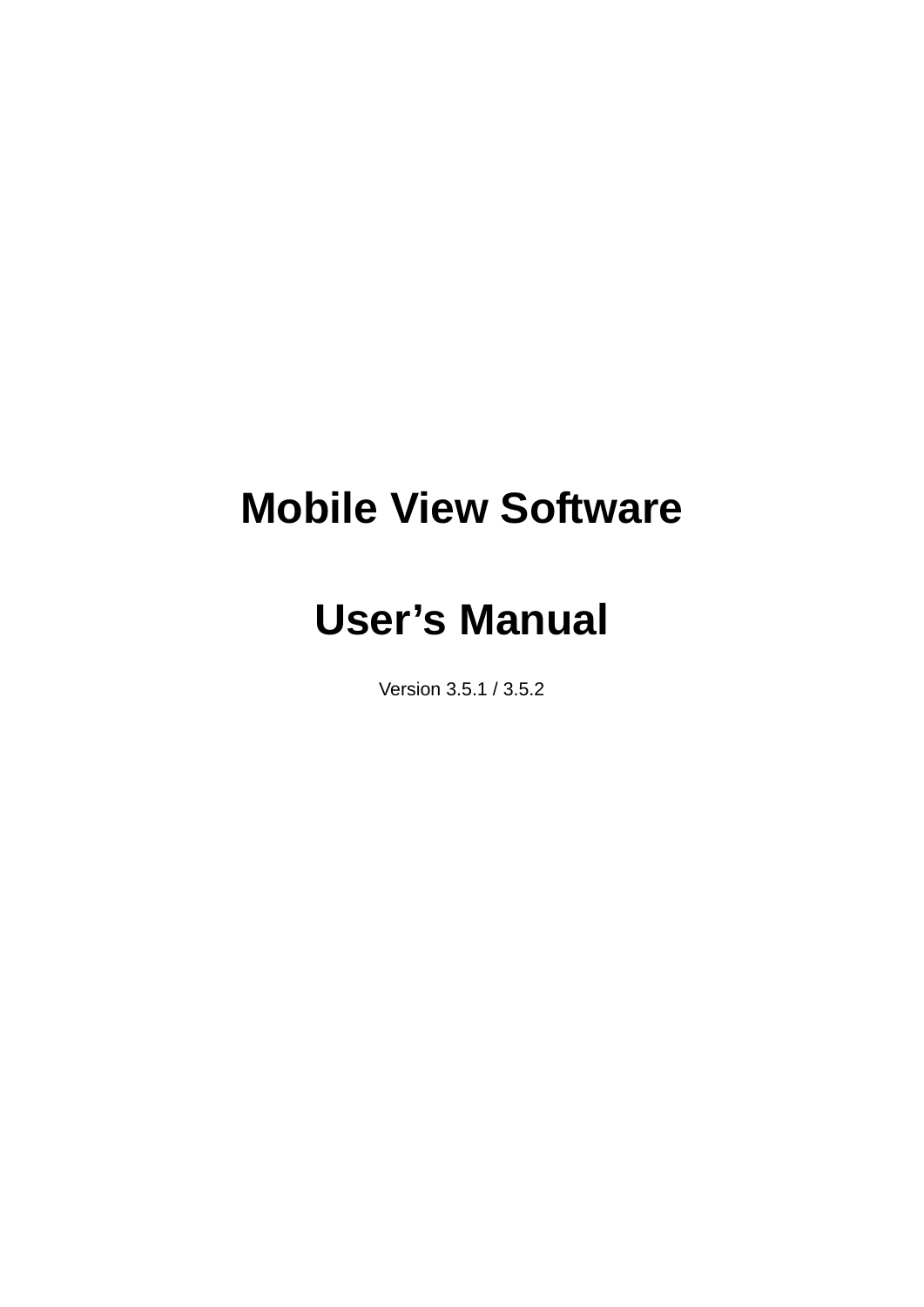# **Table of Contents**

| 1.1 |  |  |  |  |  |
|-----|--|--|--|--|--|
| 1.2 |  |  |  |  |  |
|     |  |  |  |  |  |
| 2.1 |  |  |  |  |  |
| 2.2 |  |  |  |  |  |
|     |  |  |  |  |  |
|     |  |  |  |  |  |
|     |  |  |  |  |  |
| 3.1 |  |  |  |  |  |
| 3.2 |  |  |  |  |  |
|     |  |  |  |  |  |
|     |  |  |  |  |  |
|     |  |  |  |  |  |
|     |  |  |  |  |  |
| 4.1 |  |  |  |  |  |
| 4.2 |  |  |  |  |  |
|     |  |  |  |  |  |
|     |  |  |  |  |  |
|     |  |  |  |  |  |
|     |  |  |  |  |  |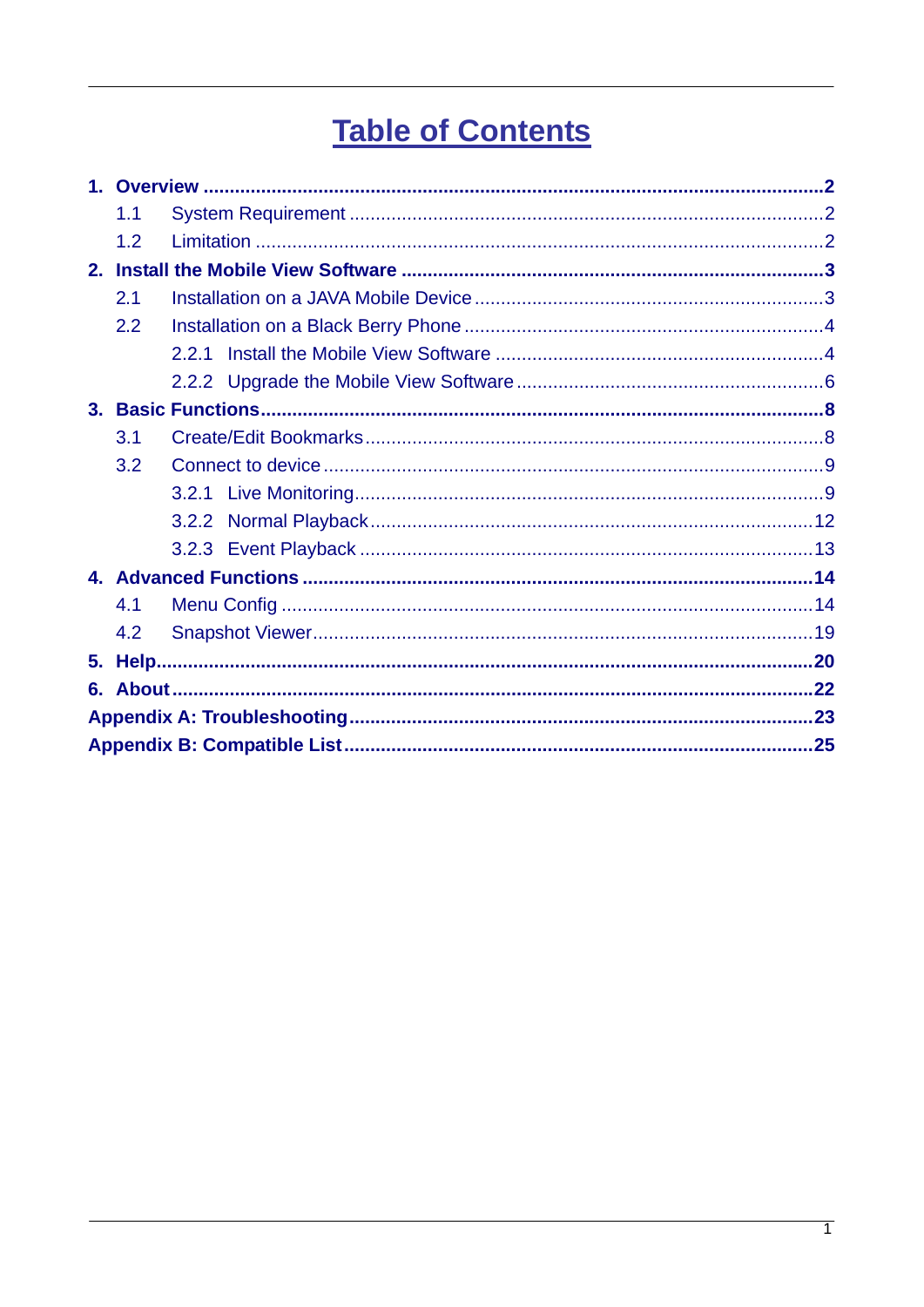## **1. Overview**

The Mobile View Software is developed as an extraordinary feature to the DVR, which enables easy monitoring anytime at anywhere as long as mobile devices with internet connection are available. Users can perform live monitoring, normal/event playback, DVR menu configuration, or even dome camera PTZ control via cellular phones or PDAs. The Mobile View Software maximizes the usage of Ethernet and minimizes the loss that is possibly caused due to the delay of time.

#### **Features**

- Supports MPEG-4 / MJPEG / H.264 decoding
- Remotely view Live / Playback videos with selectable channel
- Remotely view Event Playback videos
- Remotely configure DVR menu
- Supports dome camera PTZ control
- Supports video zoom and pan/tilt
- Supports DDNS connection and snapshot function
- Supports Snapshot to mobile devices

## **1.1 System Requirement**

- Network: 3G/3.5G, WLAN, GPRS, or higher network environment
- Any mobile devices support J2ME, CLDC 1.1, MIDP 2.0
- The snapshot picture could be downloaded if the mobile device supports "PDA Profile for J2ME (JSR 75)".

## **1.2 Limitation**

- "Motion Detection Area Setup" in "Menu Config" is not supported.
- For those mobile devices do not support file saving function, the snapshot pictures can only be viewed by "Snapshot Viewer".
- Some mobile devices do not support DDNS connection.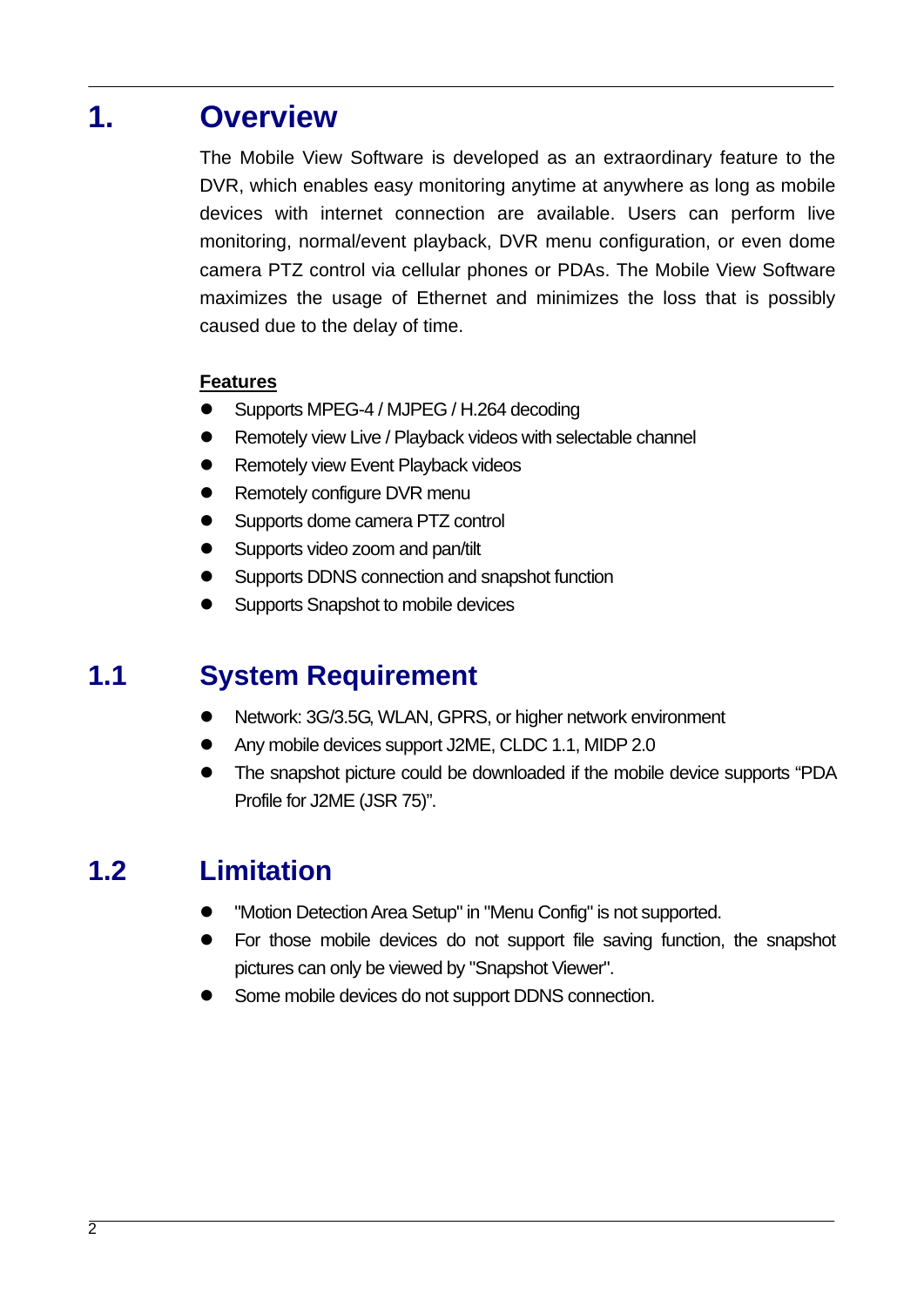## **2. Install the Mobile View Software**

The installation procedure is very different for JAVA mobile devices and Black Berry phones. Refer to the corresponding subsections as follow.

## **2.1 Installation on a JAVA Mobile Device**

For JAVA mobile devices users, access the java installation menu on a JAVA mobile device to directly download and install the Mobile View Software to the device. Enter a website address containing the setup file of the Mobile View Software. Find the file "DVRMobileView.jad" and press <Install>. Note that the steps may vary for different mobile devices.

| <b>Yull</b> JAK<br>Ο<br><b>Applications</b><br>Install Application |      | Y…ull jaa≤<br>Select one to install:<br>DVRMobileView.jad | о    |
|--------------------------------------------------------------------|------|-----------------------------------------------------------|------|
| Launch                                                             | Menu | <b>Install</b>                                            | Back |

When the file has been downloaded, a confirmation window will be shown. Confirm the version number and press <Install> to start the installation. When the installation is completed, the Mobile View Software is ready to be used.

| <b>Yull IAN</b><br>o                                  | с                         |
|-------------------------------------------------------|---------------------------|
| <b>Confirmation</b>                                   | Installing                |
| Are you sure you want to<br>linstall "DVRMobileView"? | Verifying the application |
| <b>Size: 237 K</b>                                    |                           |
| Version: 3.5.1                                        |                           |
| <b>Vendor: DVRMobileView</b>                          |                           |
| Website: DVRMobileView.jar                            |                           |
| Advanced: Untrusted                                   |                           |
| Install<br>Cancel                                     | Stop                      |

If the mobile devices do not support file saving function or even do not detect file saving function, the software version ends in an even number should be installed.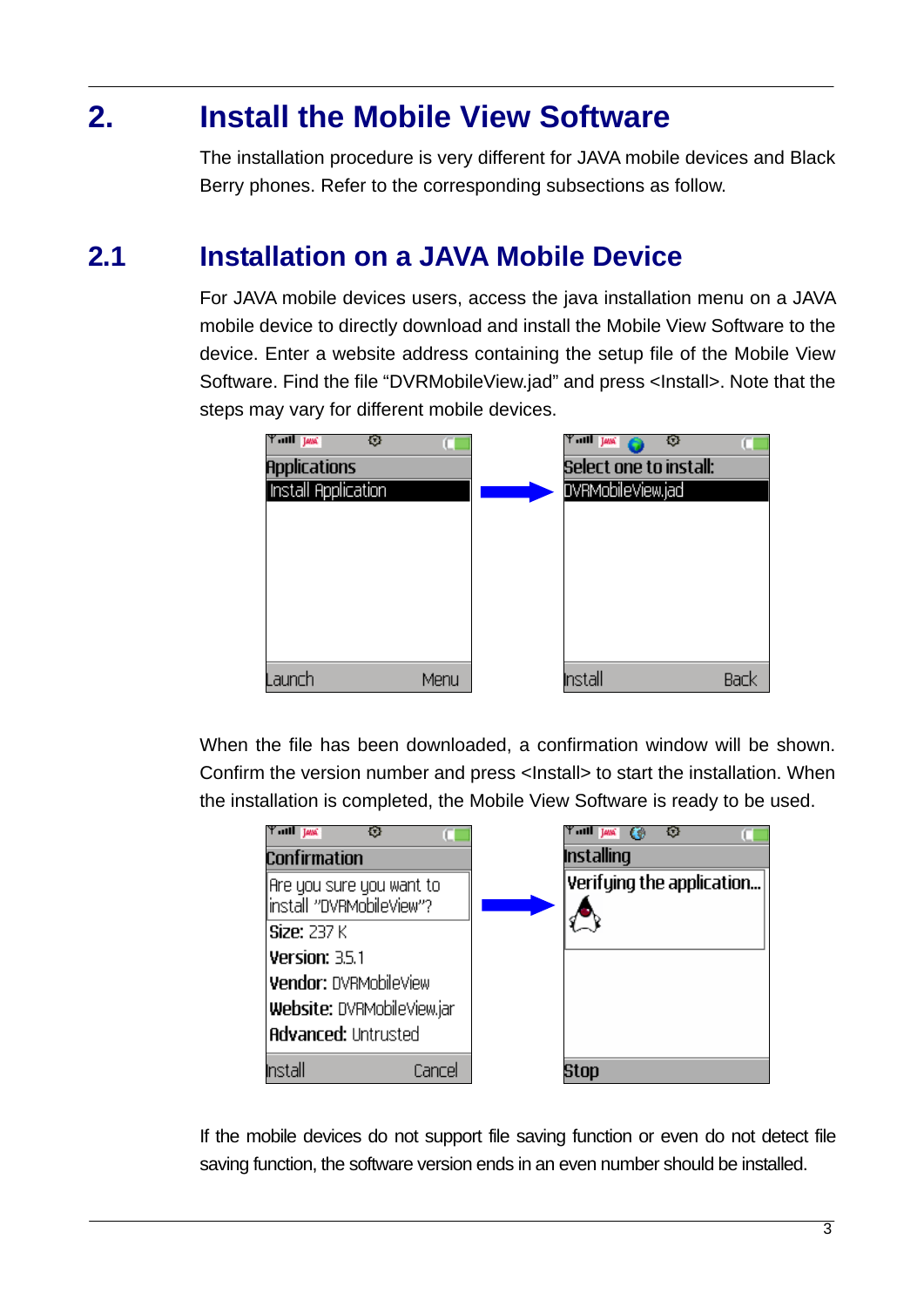## **2.2 Installation on a Black Berry Phone**

For Black Berry phones users, the Mobile View Software has to be installed via using the BlackBerry Desktop Manager. Refer to the following subsections for instruction of new installation or upgrade.

## **2.2.1 Install the Mobile View Software**

Follow steps below to complete the installation.

**Setp 1.** First download the installation files for Black Berry phones.

**Setp 2.** Launch the BlackBerry Desktop Manager and select "Application Loader".



**Setp 3.** Click on <Start> under "Add / Remove Applications".

| <sup>424</sup> Connected - BlackBerry Desktop Manager<br>$\sim$      |                                                                                     |                                                                                |                            |  |  |  |
|----------------------------------------------------------------------|-------------------------------------------------------------------------------------|--------------------------------------------------------------------------------|----------------------------|--|--|--|
| <sup>22</sup> BlackBerry <sub>®</sub>                                | BlackBerry® Desktop Manager                                                         |                                                                                |                            |  |  |  |
| <b>Application Loader</b>                                            |                                                                                     |                                                                                | Options $\tau$ Help $\tau$ |  |  |  |
| applications.                                                        | Add / Remove Applications<br>Add new applications to your device or remove existing | <b>Update Applications</b><br>Update the existing applications on your device. |                            |  |  |  |
|                                                                      | <b>Start</b>                                                                        | <b>Start</b>                                                                   |                            |  |  |  |
|                                                                      |                                                                                     |                                                                                | Main menu                  |  |  |  |
| <b>Check for updates</b><br>Device connected (PIN): 25709F27         |                                                                                     |                                                                                |                            |  |  |  |
| BlackBerryR Desktop Manager v4.6<br>@2008 Research In Motion Limited |                                                                                     |                                                                                |                            |  |  |  |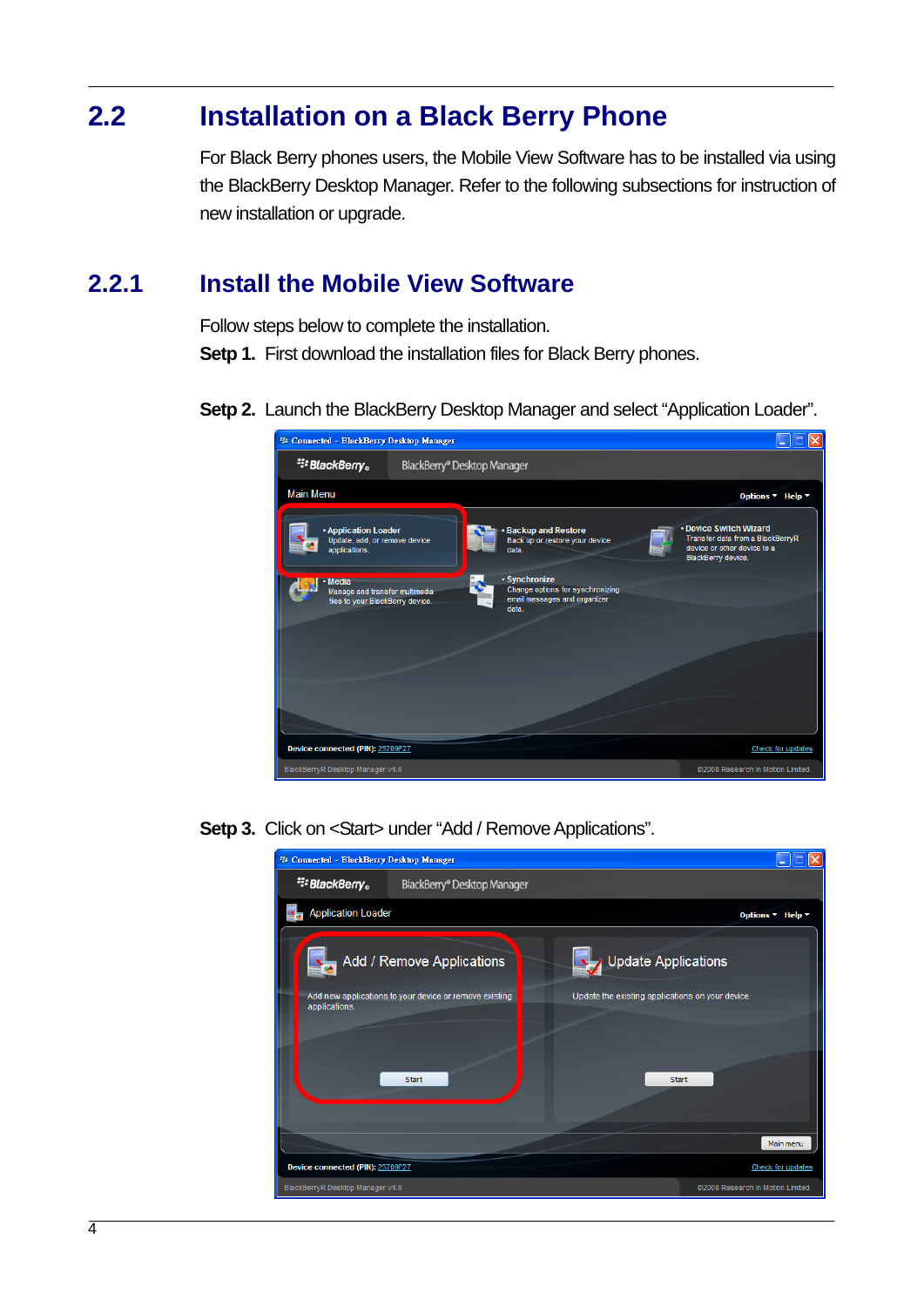**Setp 4.** Click on <Browse> to find the file "DVRMobileView.alx" and open it. The DVRMobileView will be added to the list. Click on <Next> to continue.



**Setp 5.** A summary window will be displayed for confirmation. Click on <Finish> to start the installation. When the installation is completed, a message will be displayed and the Mobile View Software is ready to be used.

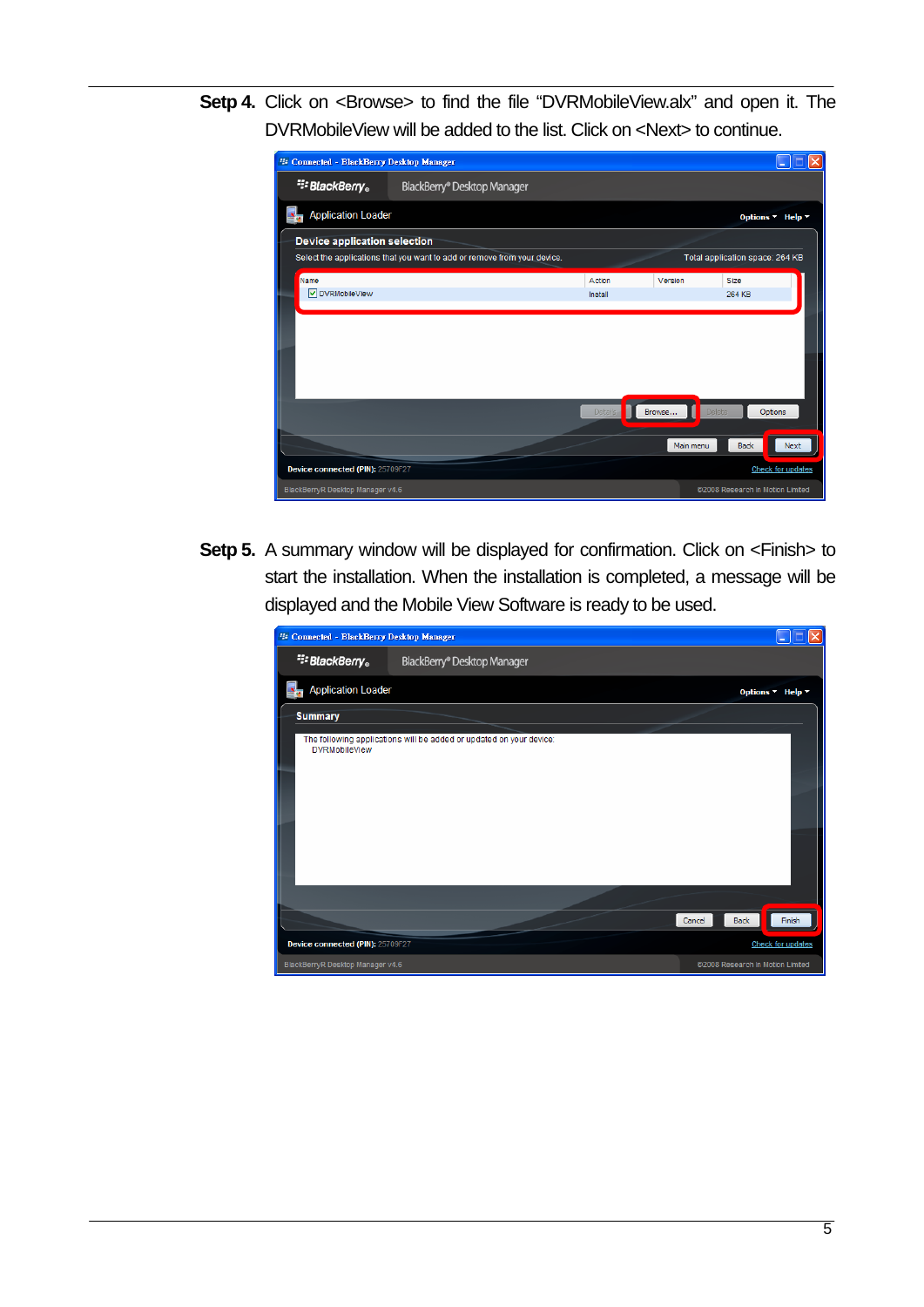## **2.2.2 Upgrade the Mobile View Software**

If users have an older version of the Mobile View Software and wish to upgrade to the new version, refer to the following steps.

**Setp 1.** Launch the BlackBerry Desktop Manager and select "Application Loader".



**Setp 2.** Click on <Start> under "Update Applications".

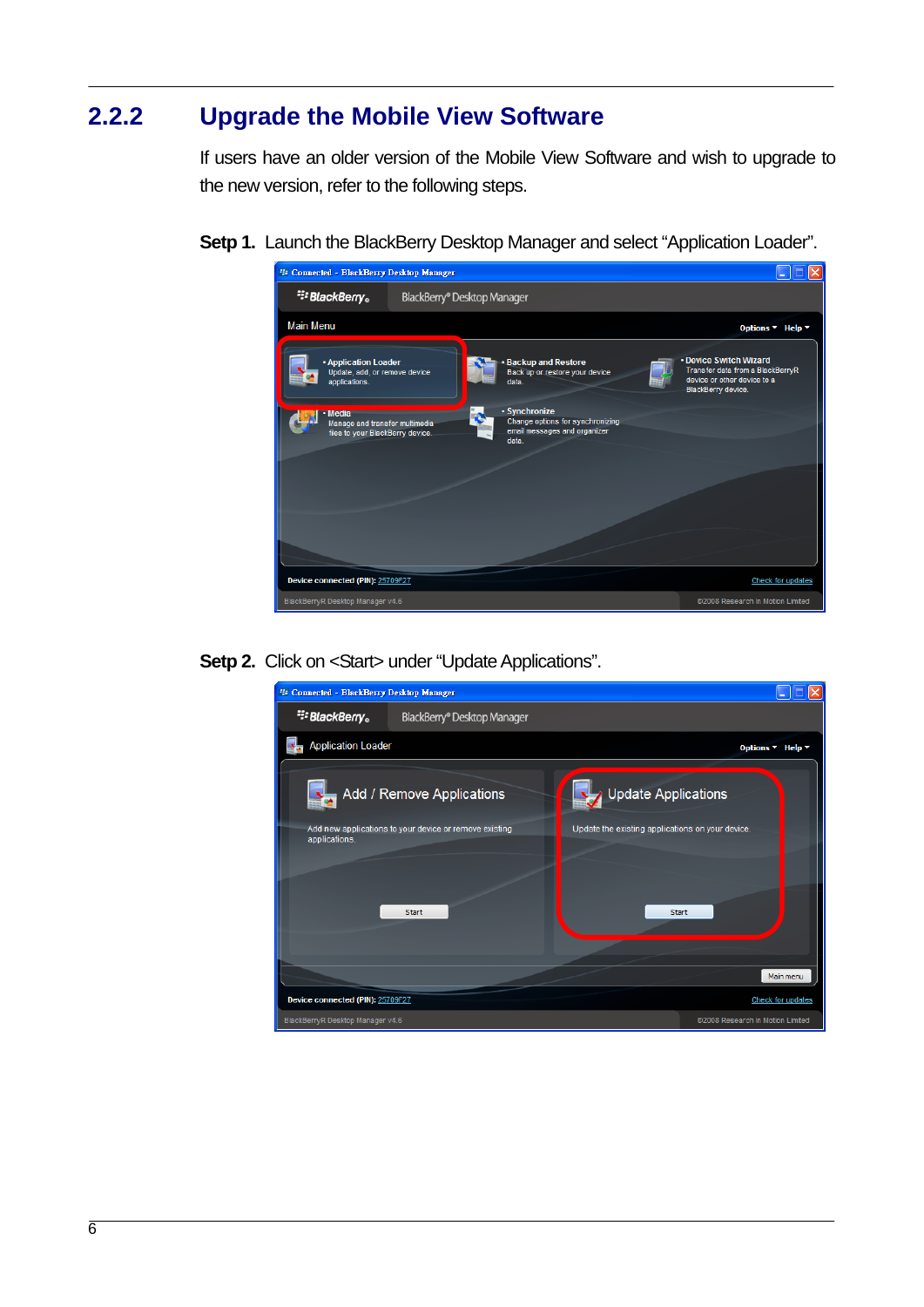**Setp 3.** Click on <Advance>. A list of installed programs will be displayed.

| <sup>122</sup> Connected - BlackBerry Desktop Manager<br>$    \square    \times$ |                             |         |                                                        |                                  |  |  |  |
|----------------------------------------------------------------------------------|-----------------------------|---------|--------------------------------------------------------|----------------------------------|--|--|--|
| <sup>2</sup> <sup>2</sup> BlackBerry <sub>®</sub>                                | BlackBerry® Desktop Manager |         |                                                        |                                  |  |  |  |
| <b>Application Loader</b>                                                        |                             |         | Options $\tau$ Help $\tau$                             |                                  |  |  |  |
| <b>Update summary</b>                                                            |                             |         |                                                        |                                  |  |  |  |
| Click next to update the following applications                                  |                             |         |                                                        |                                  |  |  |  |
| Name                                                                             |                             | Version | <b>Device application selection</b>                    |                                  |  |  |  |
| No software update is required for your device.                                  |                             |         | Click Advanced to select additional applications       |                                  |  |  |  |
|                                                                                  |                             |         | Advanced                                               |                                  |  |  |  |
|                                                                                  |                             |         |                                                        |                                  |  |  |  |
|                                                                                  |                             |         | Data preservation and device backup                    |                                  |  |  |  |
|                                                                                  |                             |         | Click Options to set additional options for backing up |                                  |  |  |  |
|                                                                                  |                             |         | or deleting device data.                               |                                  |  |  |  |
|                                                                                  |                             |         | Options                                                |                                  |  |  |  |
|                                                                                  |                             |         |                                                        |                                  |  |  |  |
|                                                                                  |                             |         |                                                        |                                  |  |  |  |
|                                                                                  |                             |         |                                                        | Main menu<br><b>Back</b>         |  |  |  |
| Device connected (PIN): 25709F27                                                 |                             |         |                                                        | Check for updates                |  |  |  |
| BlackBerryR Desktop Manager v4.6                                                 |                             |         |                                                        | @2008 Research In Motion Limited |  |  |  |

**Setp 4.** Select "DVRMobileView" and click on <Browse> to find the upgrade file and open it. The status under "Action" column will be changed from "None" to "Upgrade". Click on <Next> to continue.

| <sup>22</sup> Connected - BlackBerry Desktop Manager         |                                                                          |         |                     | m.                                      |      |  |
|--------------------------------------------------------------|--------------------------------------------------------------------------|---------|---------------------|-----------------------------------------|------|--|
| <sup>22</sup> BlackBerry <sub>®</sub>                        | BlackBerry® Desktop Manager                                              |         |                     |                                         |      |  |
| <b>Application Loader</b>                                    |                                                                          |         |                     | Options * Help *                        |      |  |
| <b>Device application selection</b>                          |                                                                          |         |                     |                                         |      |  |
|                                                              | Select the applications that you want to add or remove from your device. |         |                     | Total application space: 264 KB         |      |  |
| Name                                                         |                                                                          | Action  | Version             | Size                                    |      |  |
| <b>V</b> DVRMobileView                                       |                                                                          | Upgrade |                     | 264 KB                                  |      |  |
|                                                              |                                                                          | Details | Browse<br>Main menu | <b>Delete</b><br>Options<br><b>Back</b> | Next |  |
| Device connected (PIN): 25709F27<br><b>Check for updates</b> |                                                                          |         |                     |                                         |      |  |
| BlackBerryR Desktop Manager v4.6                             | @2008 Research In Motion Limited                                         |         |                     |                                         |      |  |

**Setp 5.** A summary window will be displayed for confirmation. Click on <Finish> to start the upgrade. When the upgrade is completed, a message will be displayed and the new version of Mobile View Software is ready to be used.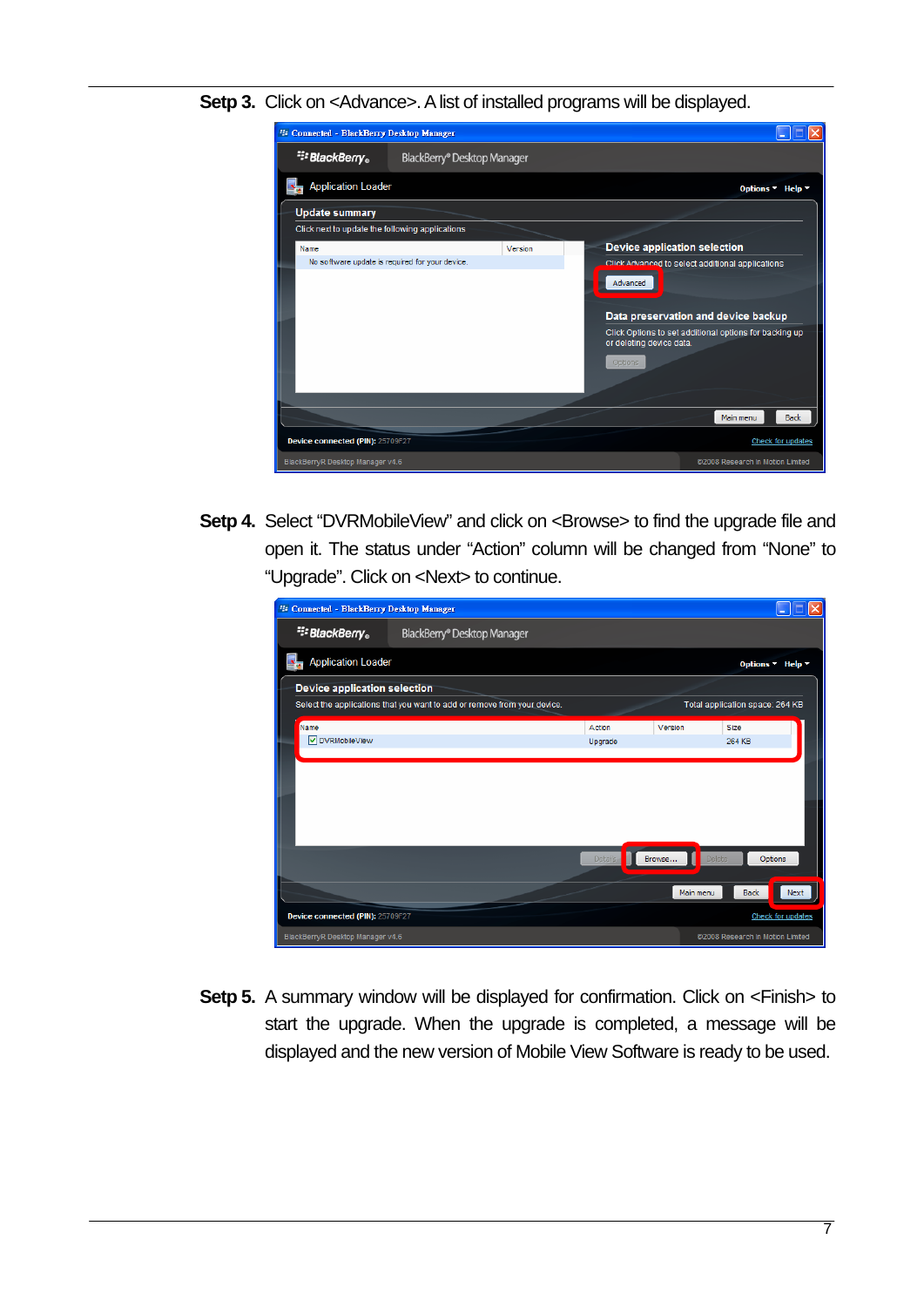# **3. Basic Functions**

Locate the installed Mobile View Software and launch it. The main page will be shown as below. The first step is to create bookmarks. The creation and maintenance of bookmarks and basic functions will be described as follows.



## **3.1 Create/Edit Bookmarks**

As shown above, select <Connect to device…> in the main menu and press <Start>, and users are required to create bookmarks first. Press <New> and the bookmark editor will be shown as below to allow users to input connection information (device address, port, username, and password) of DVRs or IP cameras. When all information is entered, press <Save> and a bookmark list will be displayed. Press <Menu> and users can connect to selected bookmark, or add/ edit/ duplicate/ delete bookmarks.

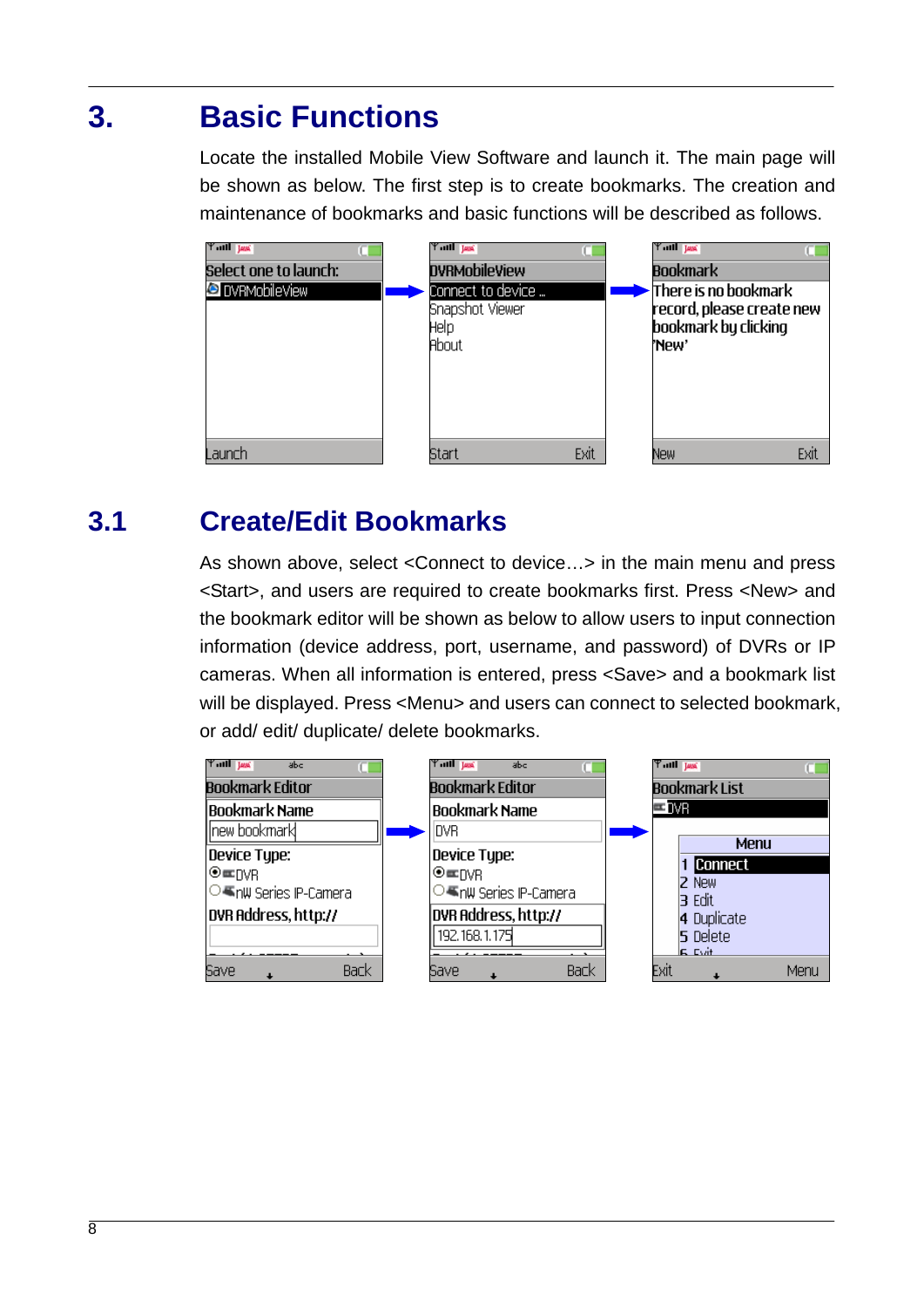## **3.2 Connect to device**

A DVR supports various functions such as Live Monitoring, Normal Playback, Event Playback, and Menu Configuration. Alternatively, an IP camera will be directly connected for Live Monitoring function only.

Refer to the following sections for description of Live Monitoring, Normal Playback, and Event Playback. Menu Configuration will be described in the next chapter, Advanced Functions.

## **3.2.1 Live Monitoring**

"Live Monitoring" allows users to view live video of a DVR or an IP camera. In addition, users can also switch channel (DVR only), view zoomed image, take snapshot pictures, or even control PTZ function when viewing a dome camera video.

#### **Connect to a DVR:**

Select a DVR bookmark and press <Menu>  $\rightarrow$  <Connect> (or press enter at the center of the navigation keys). A list of function will be displayed as shown below on the left. Select <Live Monitoring> and press <OK>. A confirmation page regarding internet usage charges will be shown as below in the center. Press <Yes> to confirm. The Mobile View Software will start to connect to the DVR, and a list of the DVR's channels will be displayed. Select any channel and press <OK>. The live video of the selected channel will be displayed on the screen.

| <b>T</b> all JANK<br><b>Function Selecting</b>                      | Y…ndi jawa<br>Is it OK to Use Airtime ?                                                                                                               | Y…ull jaa≤      | <b>Please Select Channel</b>                                                                                                                                  |      |
|---------------------------------------------------------------------|-------------------------------------------------------------------------------------------------------------------------------------------------------|-----------------|---------------------------------------------------------------------------------------------------------------------------------------------------------------|------|
| Live Monitoring<br>Normal Playback<br>Event Playback<br>Menu Config | DVRMobileView wants to send<br>and receive data using the<br>hetwork. This will use airtime<br>and may result in charges.<br>ls it OK to use airtime? | Channel 5, 7723 | Channel 1, 7723<br>Channel 2, DH701<br>Channel 3, DH500<br>Channel 4, DH060<br>Channel 6, DH701<br>Channel 7, DH500<br>Channel 8, DH060<br>Channel 9 UTPDH060 |      |
| 0K<br><b>Back</b>                                                   | No.<br>Yes                                                                                                                                            | ΟK              |                                                                                                                                                               | Back |

#### **Connect to an IP camera:**

Select an IP camera bookmark and press <Menu>  $\rightarrow$  <Connect>. The Mobile View Software will start connecting the IP camera to display its live video.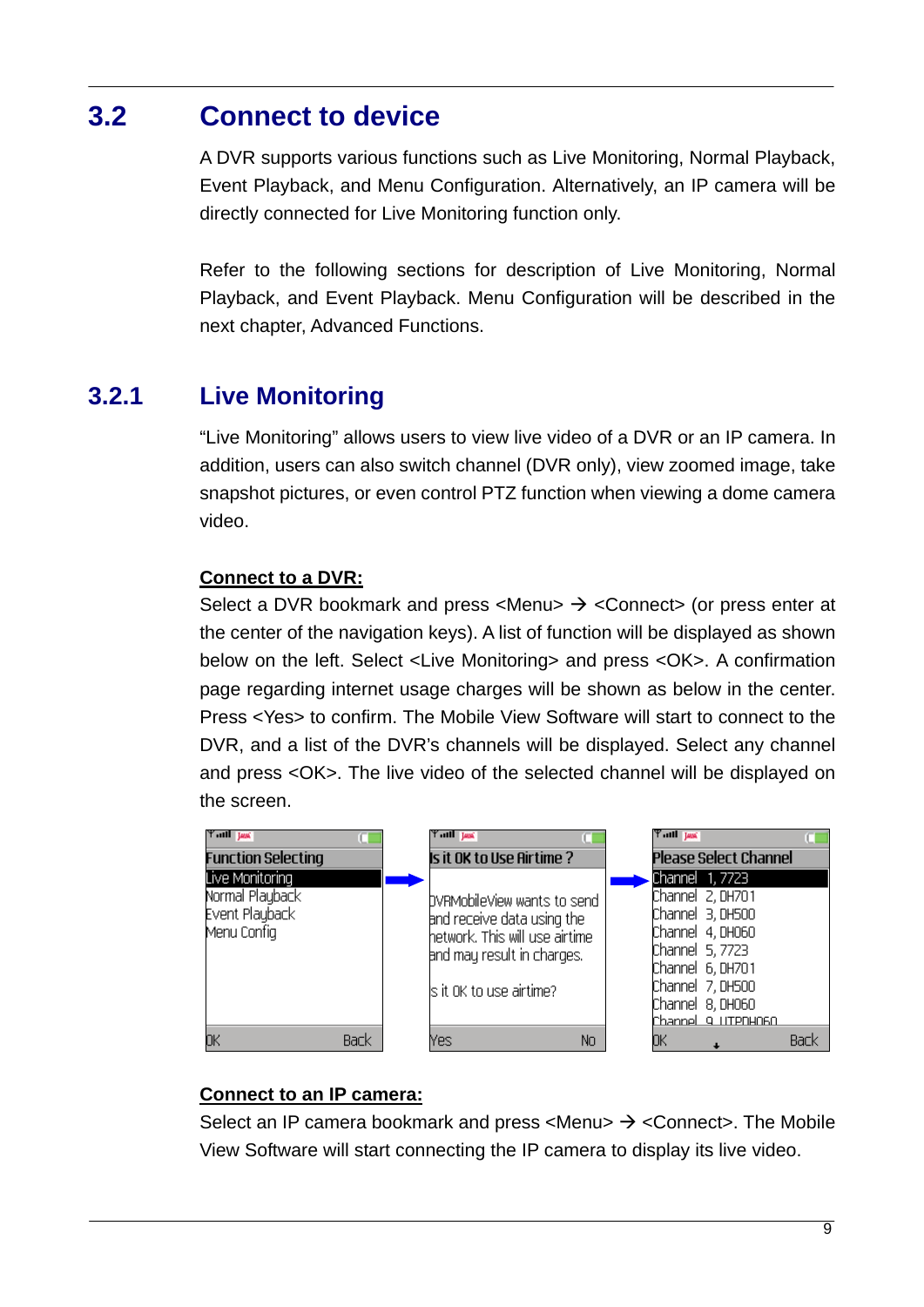#### **Switch to a different channel (DVR only):**

Press <Menu> and select <Channel>. Then press <Menu> again and select any channel (or press 0~9 keys for channels 1~10) to be displayed on the screen. Press <Main menu> to exit without switching to any other channel.



#### **View zoomed image:**

Press <Menu> and select <Zoom>. Then press <Menu> again and select <Zoom Auto>, <Zoom In>, or <Zoom Out> to view desired image.



**Zoom Auto**: show original size of the image. **Zoom In**: enlarge the image; or press "UP" key to zoom in. **Zoom Out**: shrink the image; or press "DOWN" key to zoom out.

After zoomed in the image, press 2/4/6/8 keys to shift the image. Also, press 1/3/5/7/9 keys or "LEFT/RIGHT" keys to view center or four corners of the image. The hint on the upper right-hand corner will show the position of displayed image, including Center, Left-Top, Right-Top, Right-Bottom, and Left-Bottom.

Press <Main menu> to exit viewing zoomed image.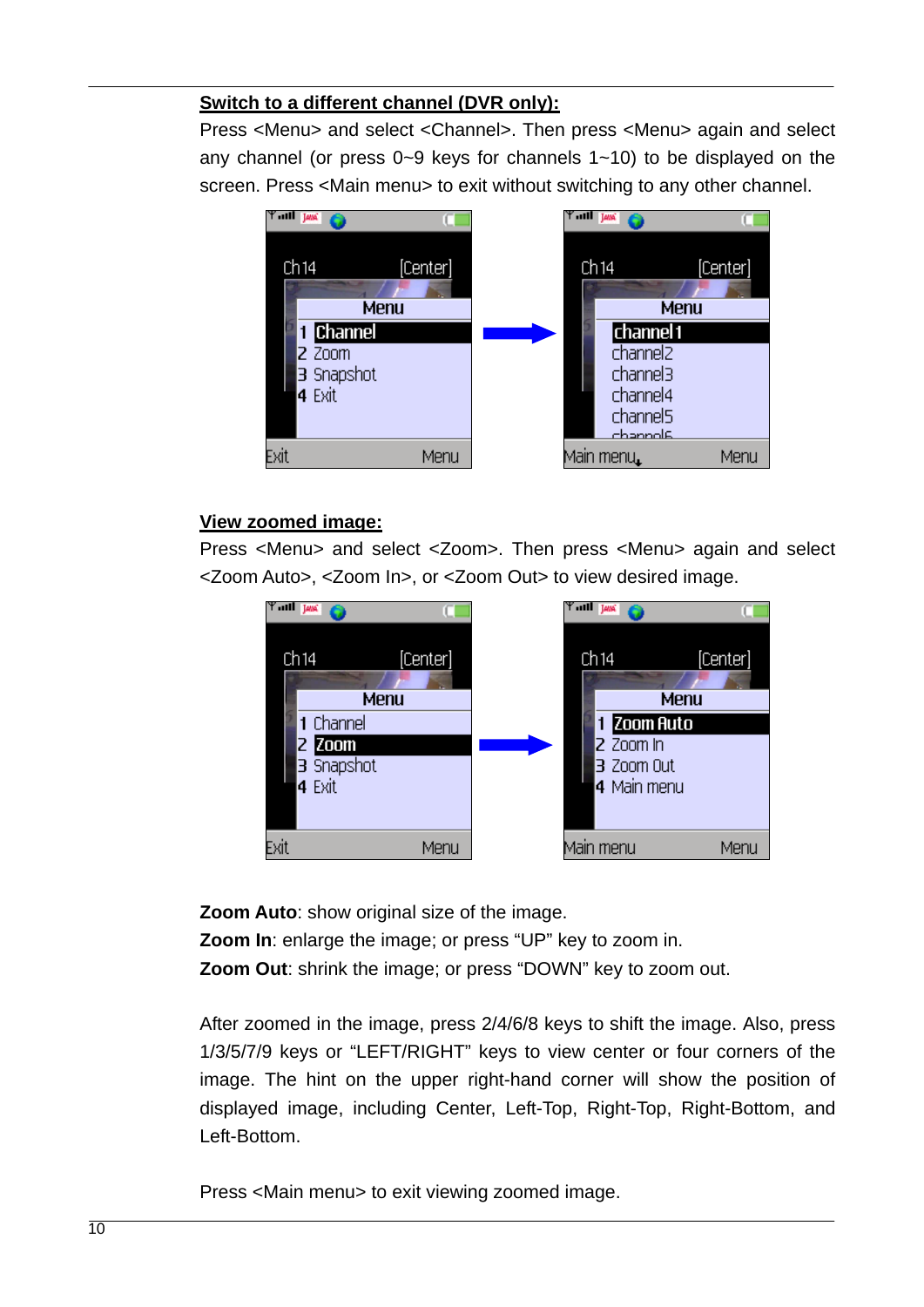#### **Dome Camera PTZ control (dome camera only):**

If the viewing channel is a dome camera, the PTZ control function will be available. Press <Menu> and select <PTZ>. Then press <Menu> again to select action items: Auto Focus, Iris Open/Close, Focus Near/Far, or Zoom Near/Far. Press the direction keys to pan/tilt the camera lens.



Press <Main menu> to exit dome camera PTZ control mode.

### **Take a snapshot picture:**

To take a snapshot picture of current viewing image, press <Menu> and select <Snapshot>. Alternatively, press the key in the center of direction keys will take a snapshot picture as well. The pictures can be viewed in <Snapshot Viewer>. Refer to section *Snapshot Viewer* for more information regarding viewing the snapshot pictures.

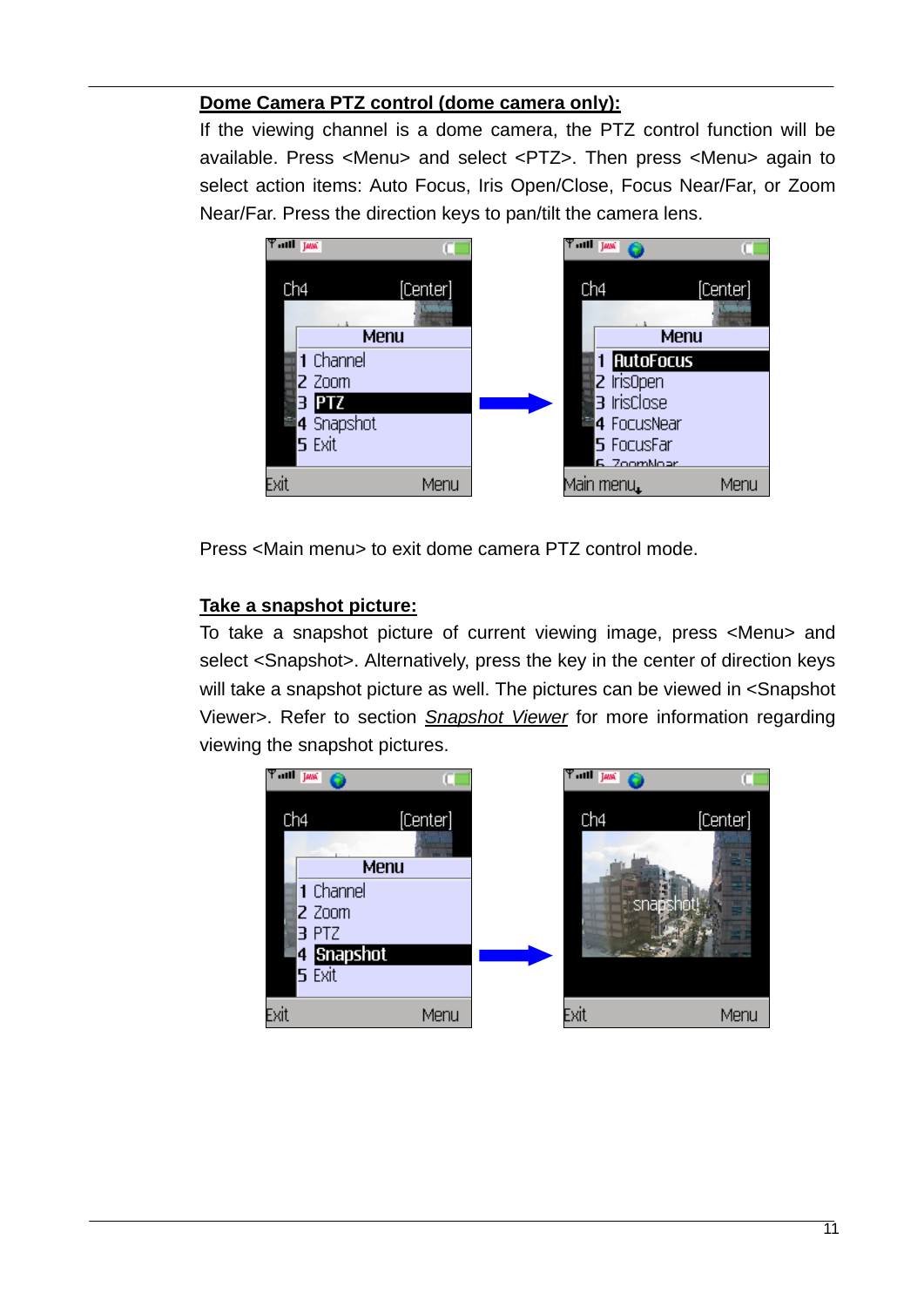## **3.2.2 Normal Playback**

"Normal Playback" allows users to playback normally recorded videos of a DVR. From the function list of the DVR menu, select <Normal Playback> and press <OK>. When the DVR is connected, the "Normal Playback" window will be displayed as below on the right.



Press "DOWN" key to move selection box to time and date, then press "ENTER" key to set playback starting time and date, as shown below. After date and time are set, press <OK>. Then select a channel to start the playback. The text "[PB]" will be shown in front of date/time at the bottom of the screen to indicate that it is currently in "Normal Playback" mode.



Press <Menu> and the option items are Channel, Zoom, and Snapshot, whose operation is the same as in "Live Monitoring" mode. Refer to section *Live Monitoring* for more details.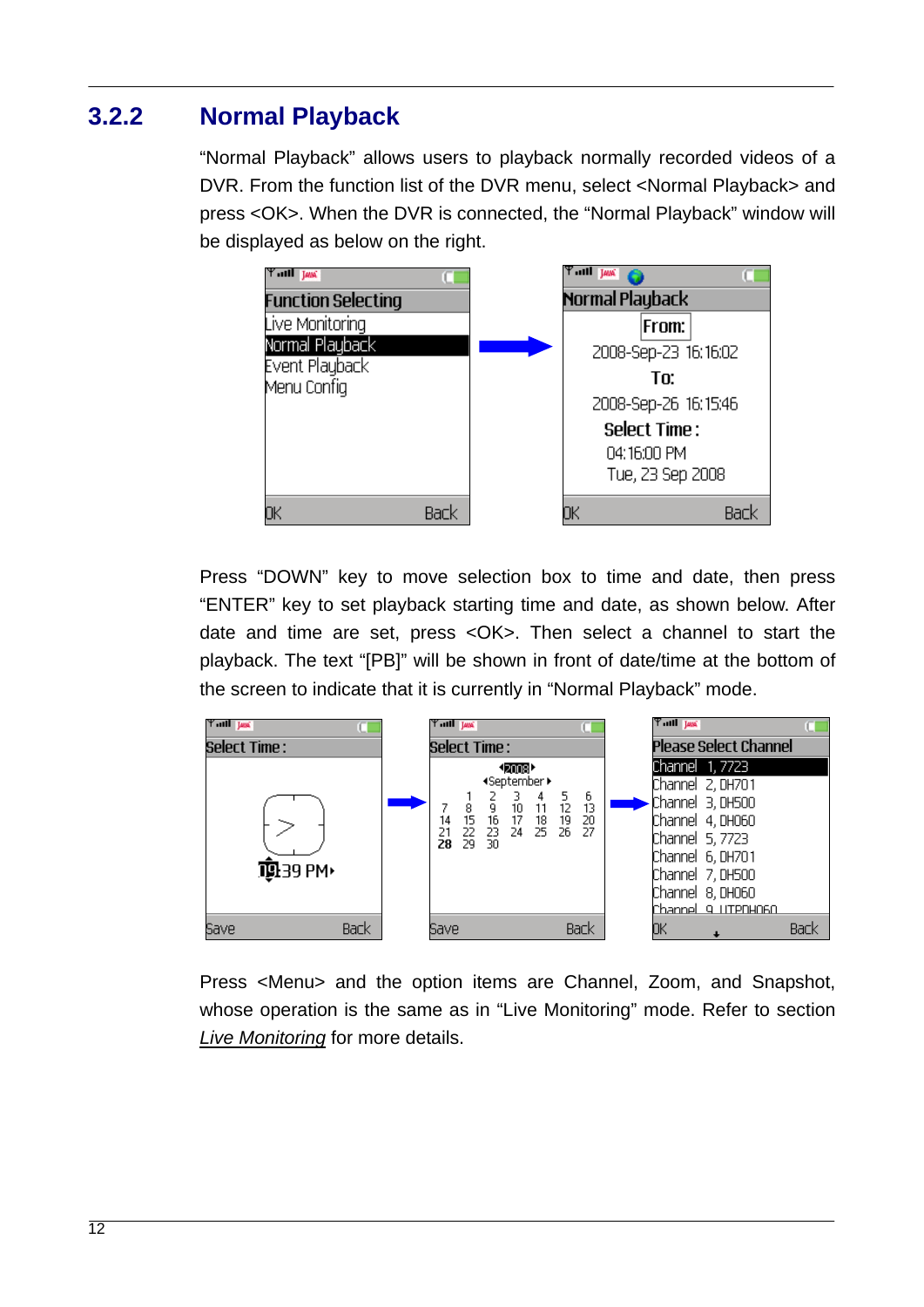## **3.2.3 Event Playback**

"Event Playback" allows users to playback event videos of a DVR. From the function list of the DVR menu, select <Event Playback> and press <OK>. When the DVR is connected, the "Event Playback" window will be displayed as below.



On the screen is an index of lists, which each contains 100 events. If the index contains more than 1000 lists, press <Menu> and select <Next 1000> or <Prev 1000> to surf faster. Press "UP/DOWN" key to scroll through the screen and select a list.



Each page of the list contains 20 events. Press <Menu> and select <Next 20> or <Prev 20> to show a different page. Press "UP/DOWN" key to scroll through the events and press <OK> to start the playback. As shown above, "[M][PB]" will be displayed in from of date/time at the bottom of the screen to indicate that it is currently in "Event Playback" mode. The first letter indicates event type, for example M=motion.

Press <Menu> and the option items are Zoom and Snapshot, whose operation is the same as in "Live Monitoring" mode. Refer to section *Live Monitoring* for more details.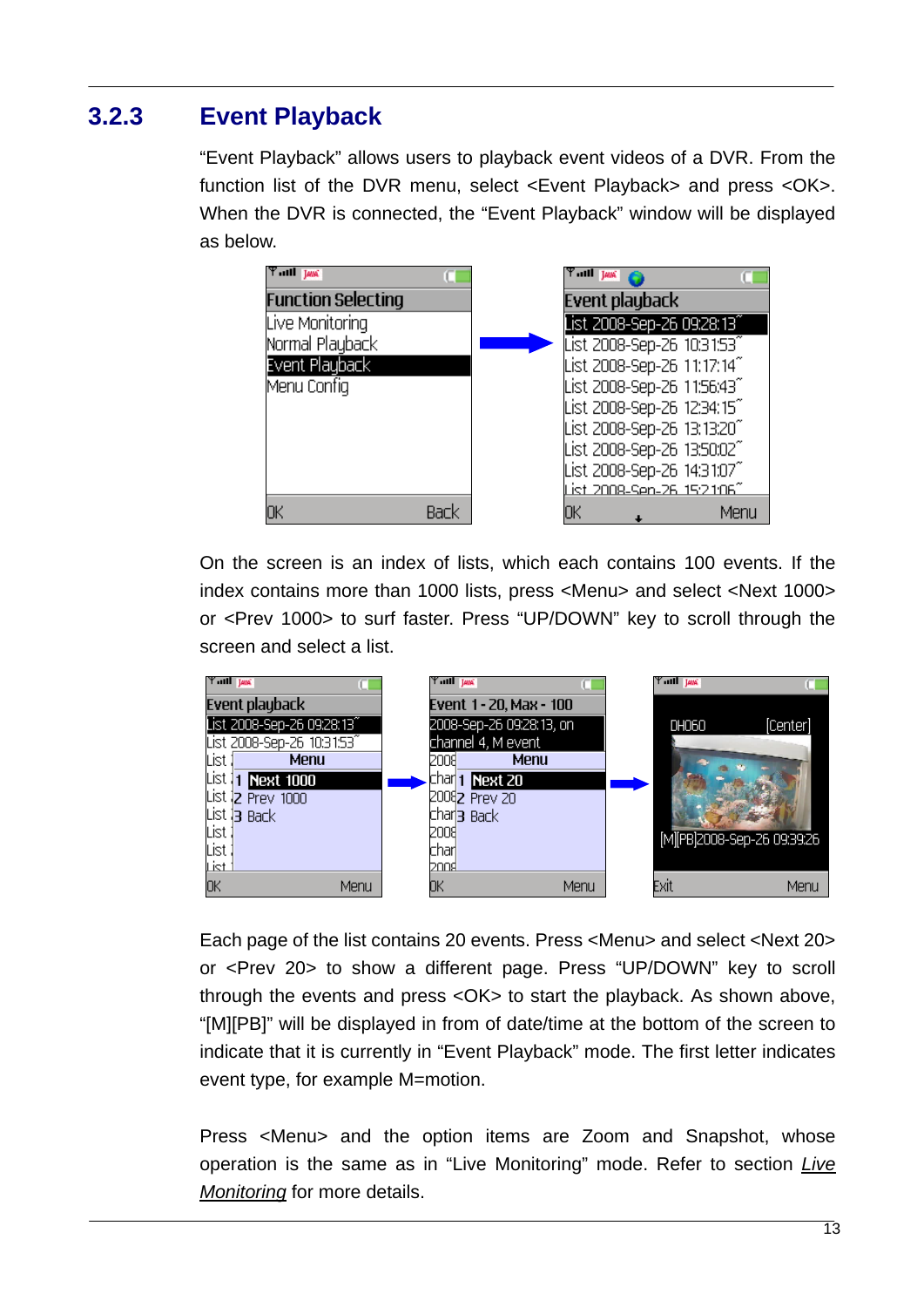## **4. Advanced Functions**

In addition to live monitoring and playback functions, the Mobile View Software also provides some advanced functions: "Menu Config" and "Snapshot Viewer". These two functions will be described in this chapter.

## **4.1 Menu Config**

"Menu Config" enables users to connect to a DVR and configure its OSD settings. From the function list of the DVR menu, select <Menu Config> and press <OK>. The login account has to have administrator authority in order to obtain fully access of the DVR's OSD setup menu. When the DVR is connected, the "Menu Config" window will be displayed as below. Note that only the administrator account can change the configuration without limitation.



The menu items for different DVR models will be slightly different. Refer to the following for an example menu and its brief description:



### **System Setup:**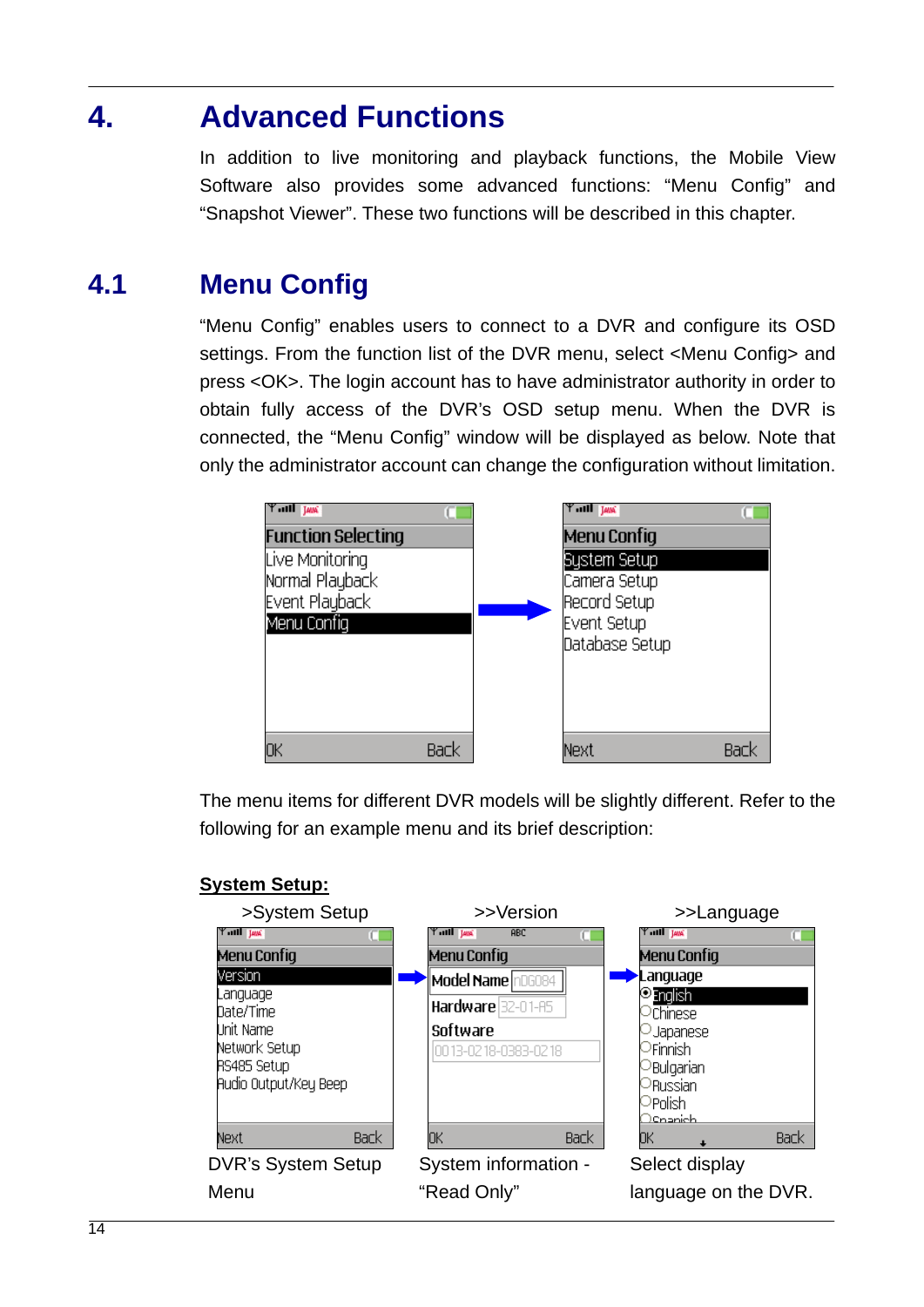

Configure DDNS setting for the DVR. Configure RS485 setting of the DVR.

Set Audio Out/ Key Beep of the DVR.

#### **Camera Setup:**

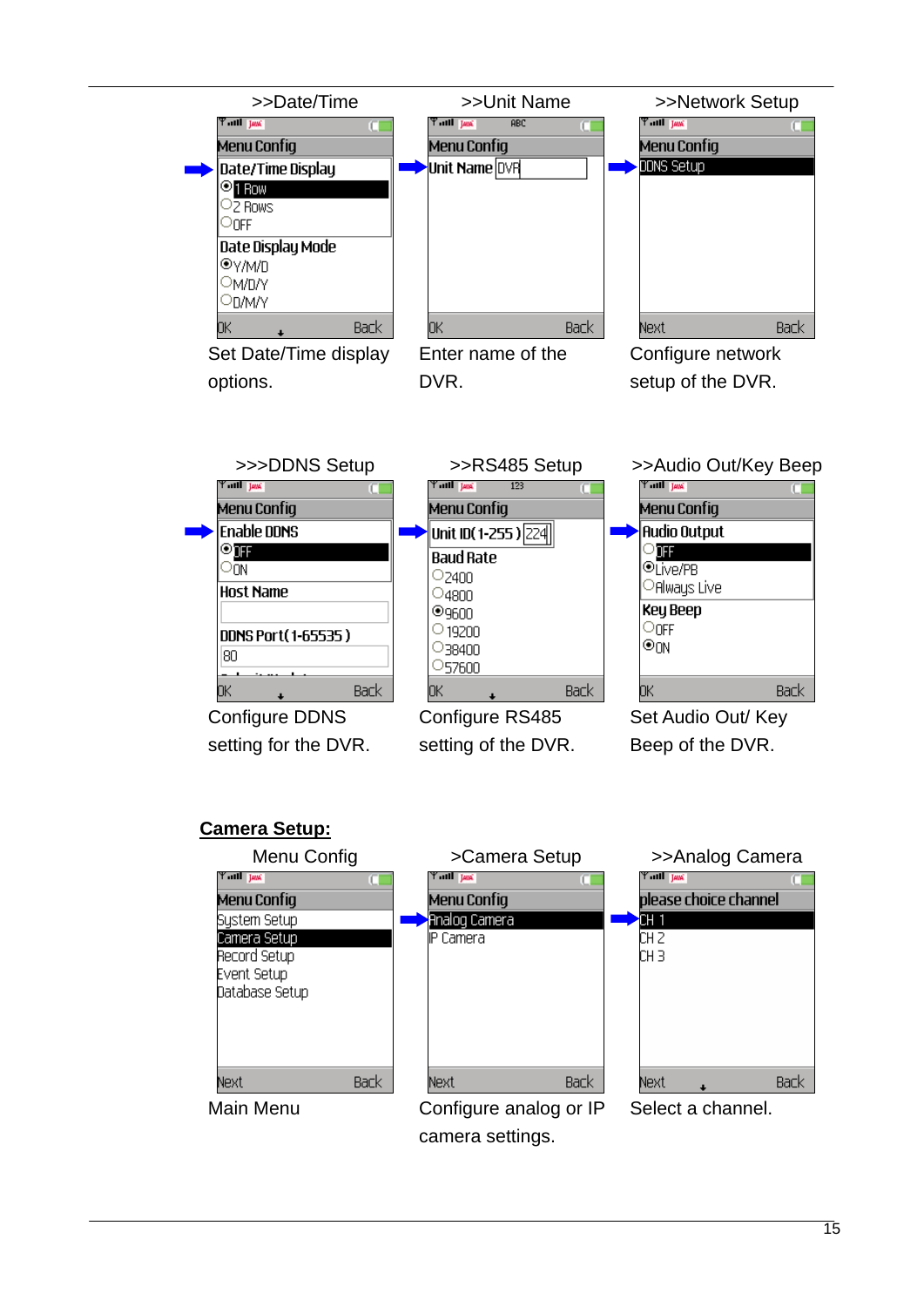



setup of the DVR.

Setup appropriate recording mode.

**Back** 

30

OK.

**Back** 

Main Menu Configure recording

**Next** 

**Back** 

**Next**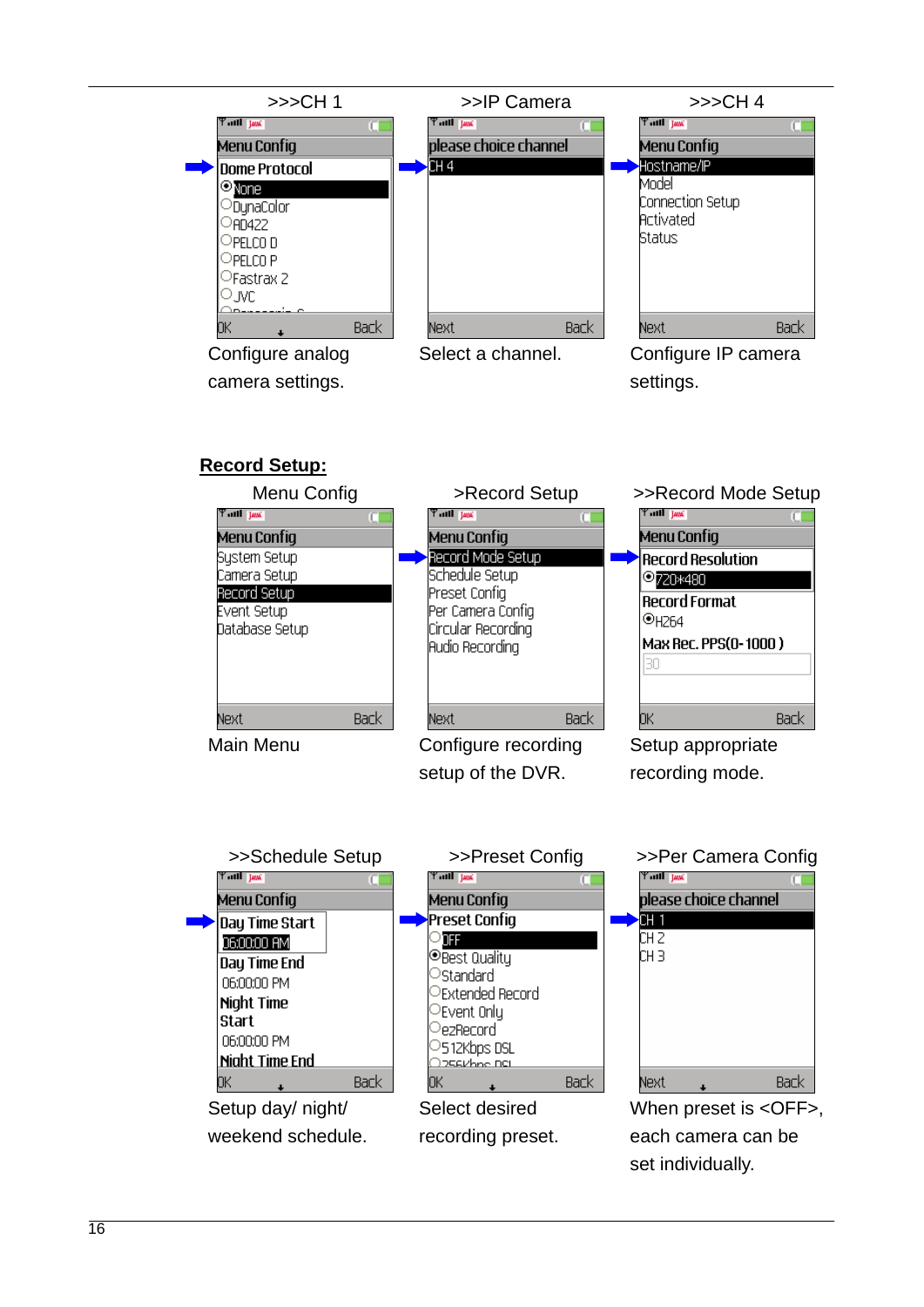

circular recording.

weekend recording parameters.

recording.

### **Event Setup:**



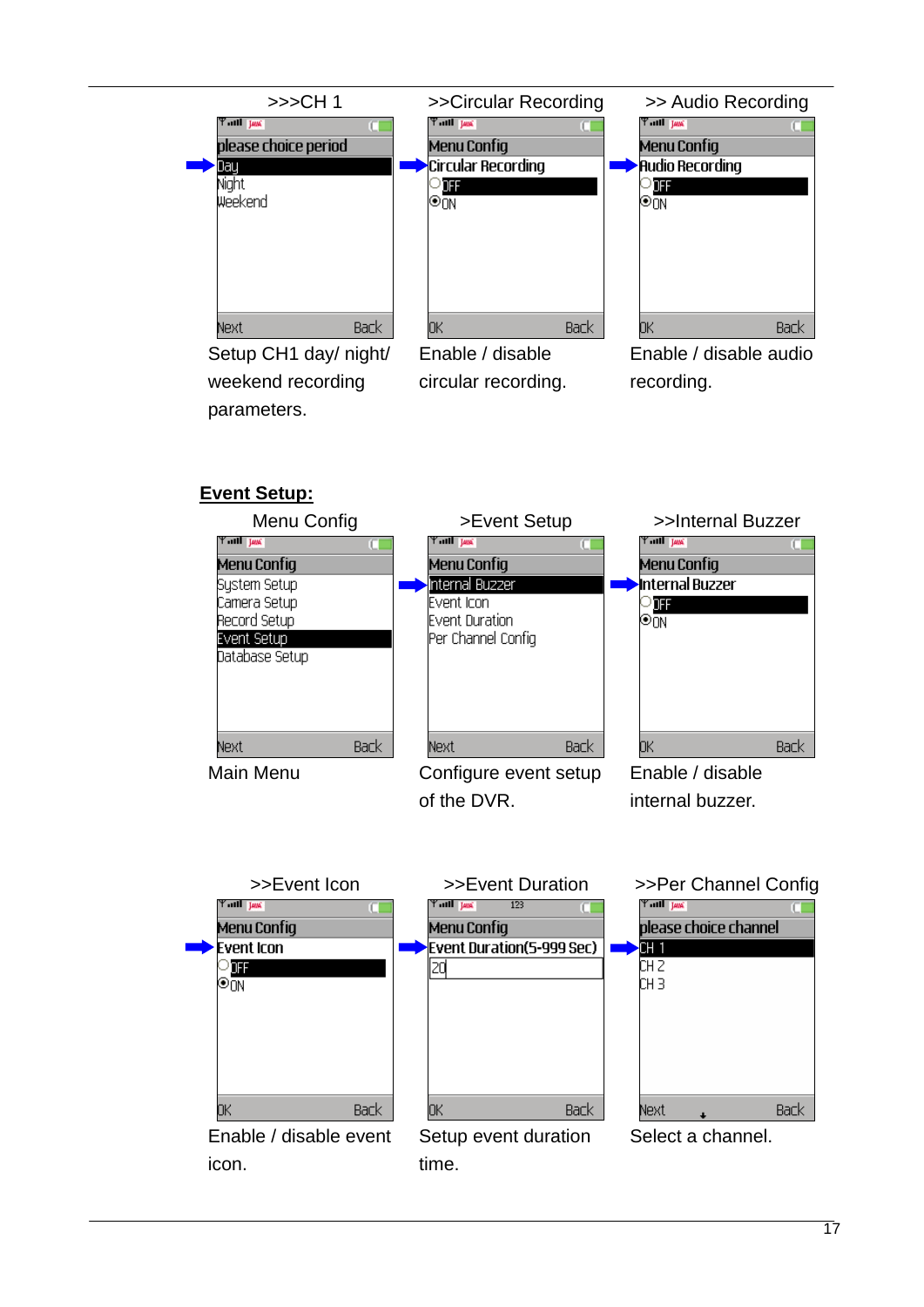

Setup CH1 event settings.

Enable / disable motion detection.

Enable / disable motion detection indicator.



**Database Setup:**



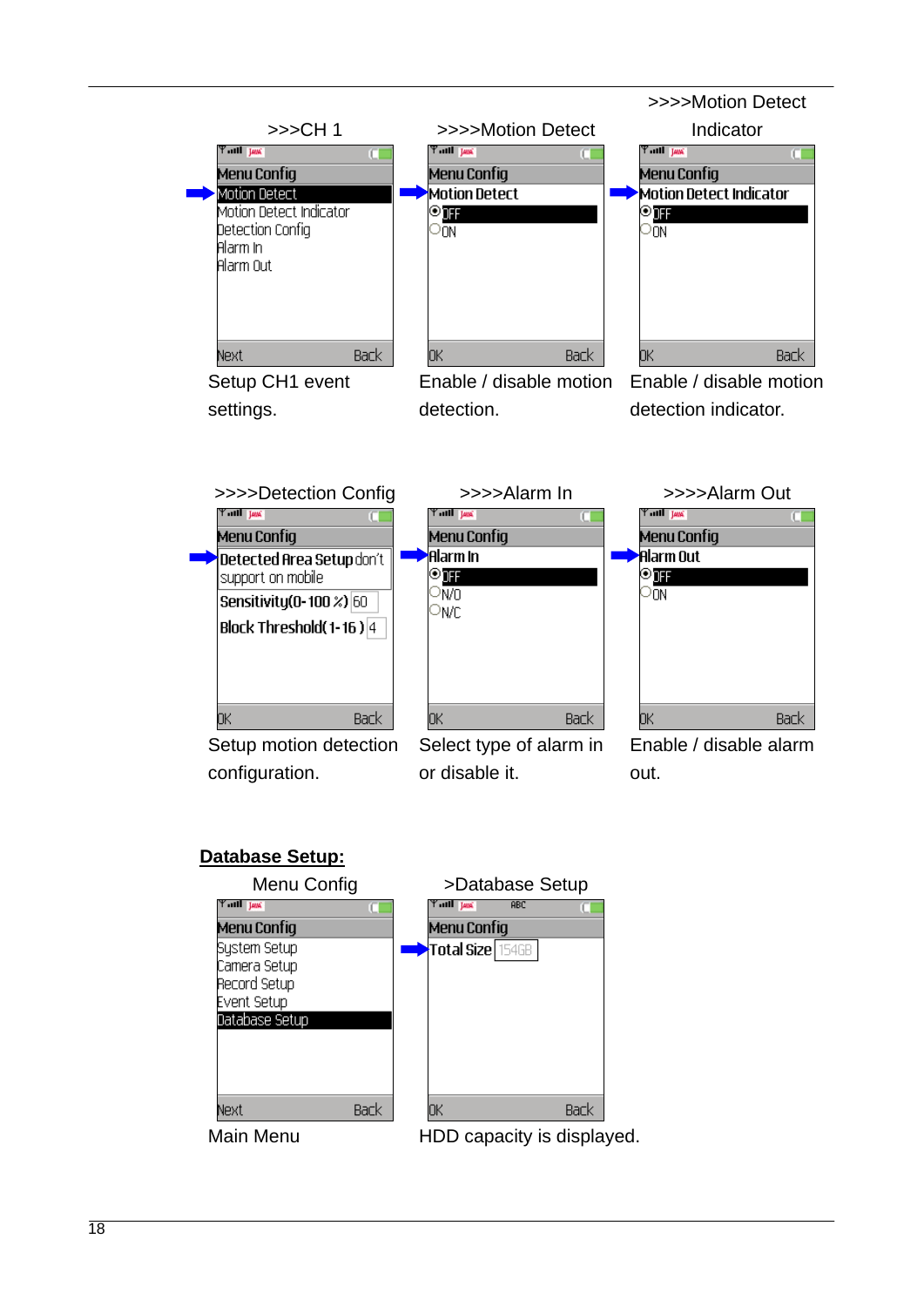## **4.2 Snapshot Viewer**

The snapshot pictures can be viewed and edited in "Snapshot Viewer". From the main page of the Mobile View Software, select <Snapshot Viewer> and press <Start>. All snapshot pictures will be listed.



Press <Menu> and the items are:

**Play**: View the selected snapshot picture.

**Delete**: Delete the selected snapshot picture.

**Dir Setup**: Select a directory folder to save the snapshot pictures.

While viewing a snapshot picture, press <Menu> to change it. Note the change is not permanent. The items are:

**Zoom Auto**: View the original size of the picture.

**Zoom In**: Enlarge the picture.

**Zoom Out**: Shrink the picture.

**Rotate 180**: Rotate the picture in 180°.

**Mirror**: View the mirror image of the picture.



#### **Setup directory folder:**

Press <Menu> and select <Dir Setup> to select a directory folder to save the snapshot pictures. Press <Menu> and choose <Select> to set the highlighted folder as the directory. Choose <New> to create new folder, <Go Parent> to return to the parent folder, or <Delete> to delete the highlighted folder.

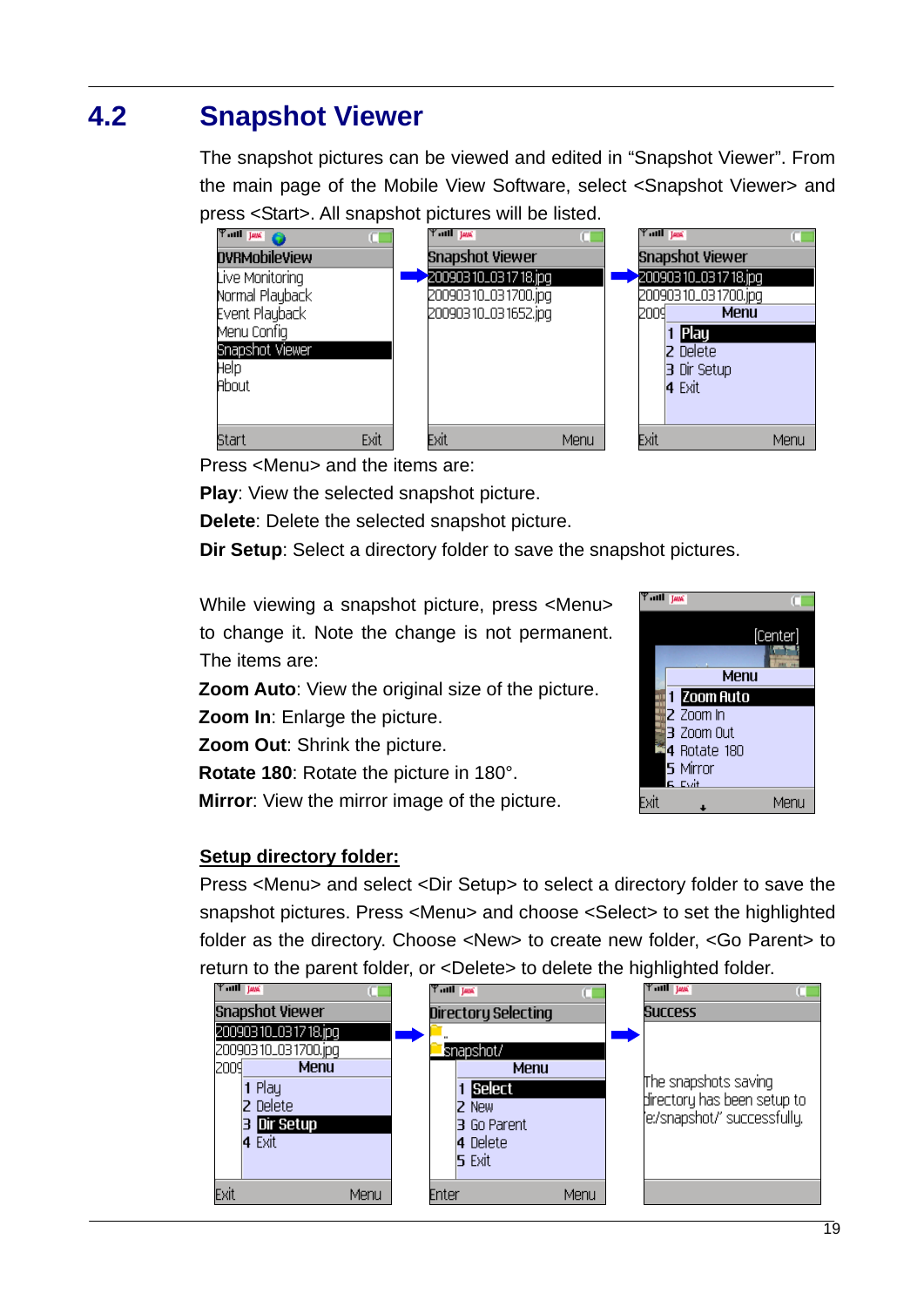# **5. Help**

A simple usage description can be found in "Help". From the main page of the Mobile View Software, select <Help> and press <Start>.



The description is as the following:

### **Before connecting to any DVR or IP camera, a bookmark must be created first. The required information includes:**

- 1. Bookmark Name
- 2. Device Type
- 3. Device Address (DNS or DDNS are also fine)
- 4. Port Number
- 5. User Name and Password

**For IP camera connection:** Currently only live monitoring is supported. After selected a IP camera bookmark, live monitoring will be started immediately.

**For DVR connection:** There are 4 functions available now.

**To monitor live image from a DVR:** Please select 'Live Monitoring'

**To playback normal video from a DVR:** Please select 'Normal Playback'

**To playback event video from a DVR:** Please select 'Event Playback'

**To configure OSD setting of a DVR:** Please select 'Menu Config'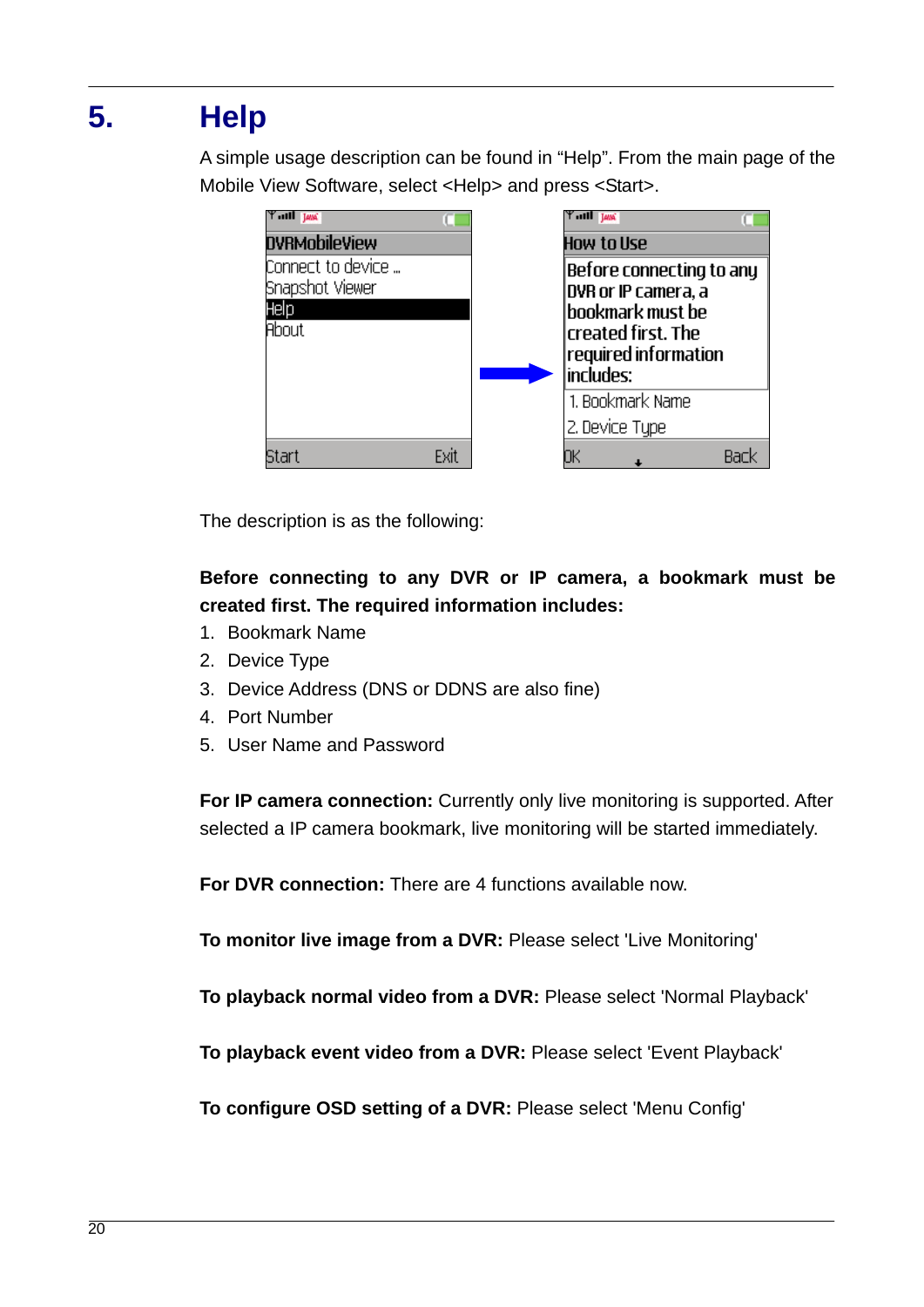**Advanced operations for monitoring playback:** The following operations are provided for monitoring playback. You can choose any of them via pressing the menu button.

#### **1. Zoom:**

Select 'Zoom' from the menu, then you can zoom-in / zoom-out via pressing the menu button or the navigation keys (up/down). You can also move the zoomed image from the touch screen or by the numerical keys (2/4/6/8). The zoomed image can be directly jumped to the center or 4 corners by pressing the navigation keys (left/right) or the numerical keys (1/3/5/7/9).

#### **2. Snapshot:**

When you select 'Snapshot', one still image will be stored in your handheld device. These stored images can be viewed from "Snapshot Viewer" in the root menu.

### **3. PTZ control:**

Select 'PTZ' from the menu, then you can control the dome camera from your handheld device. You can use the navigation keys to pan or tilt the dome camera. Press the menu button, and you can see focus, iris, and zoom functions.

### **4. Channel selection:**

Select 'Channel' from the menu, then you can change the viewing channel via pressing the menu button or the numerical keys (0~9).

**For displaying the stored snapshots:** To display the stored snapshots, please select ''Snapshot Viewer". A list of all stored snapshots will be displayed. The snapshot viewer also supports zoom, mirror image, and 180 degree rotate function while viewing images.

### **Note:**

Always press 'Exit' to leave your current operation and close the program. Connection to the DVR may be occupied by your handheld device if you logout improperly. It will cause failure of advanced connection.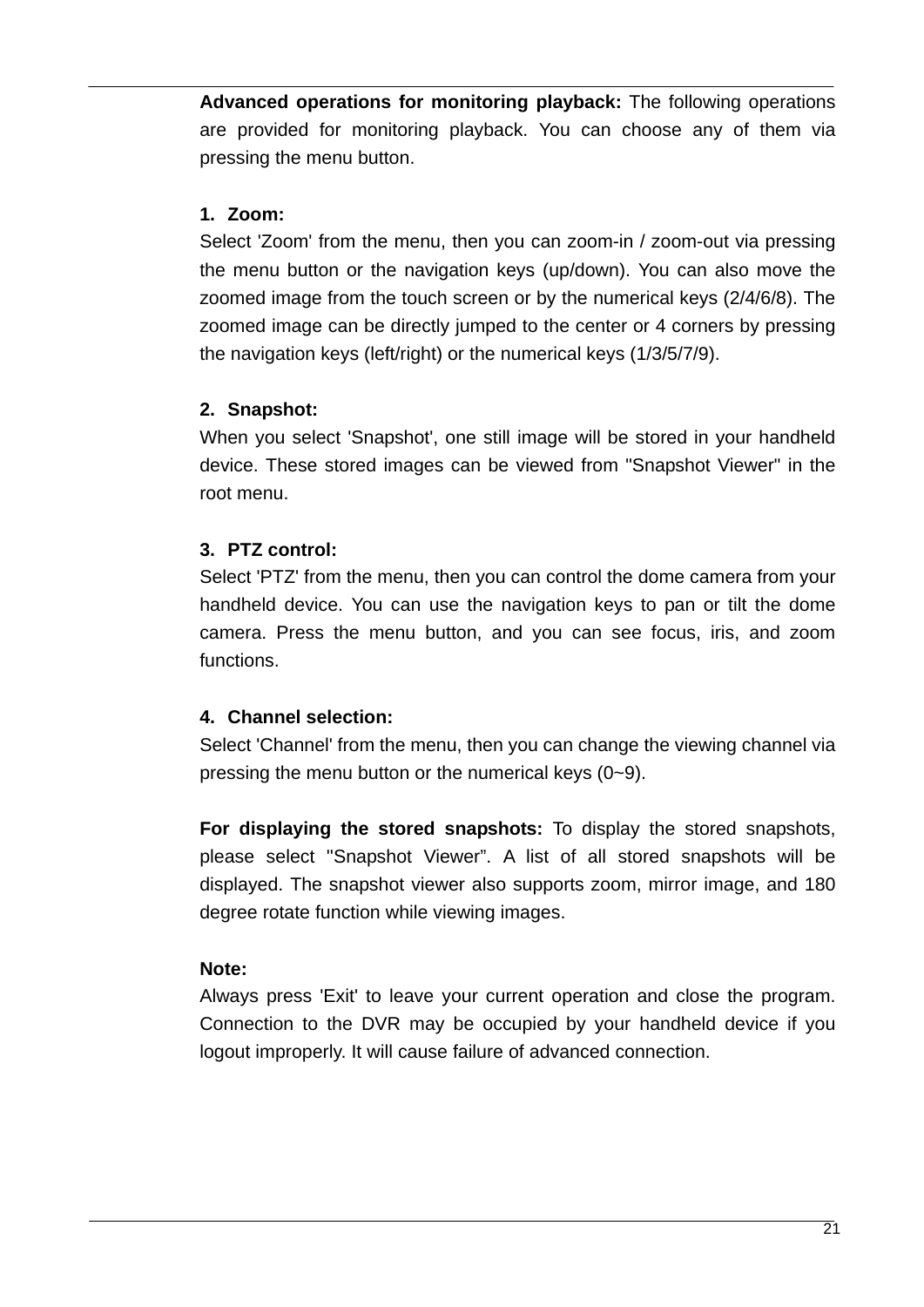# **6. About**

From the main page of the Mobile View Software, select <About> and press <Start> to see release information of the Mobile View Software.

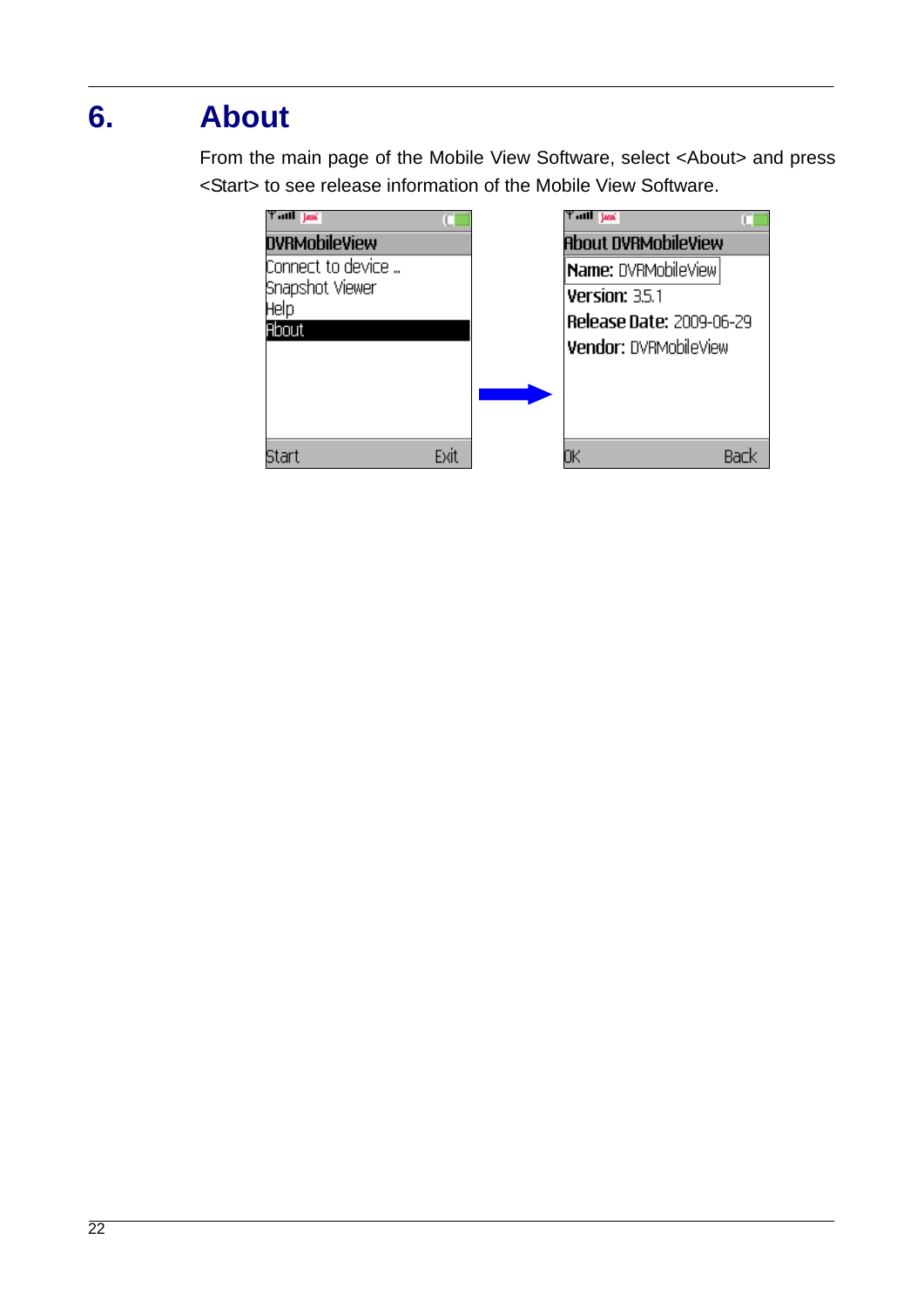# **Appendix A: Troubleshooting**

Refer to the following for solutions to some error situations.

- I. Error occurs while installing or when starting up the Mobile View Software
	- a. Please make sure that the old version of the Mobile View Software on the mobile device is uninstalled. Then reinstall the Mobile View Software again.
	- b. If the software's version number ends in an odd number, please try to install new software with version number ends in even number.
- II. Error occurs while connecting to a DVR or a Video Server
	- a. Basically, most errors occurred due to incorrect network settings.
		- 1. Please check if the network function works properly on the mobile device.
		- 2. If the network function works fine on the mobile device, please make sure that the mobile device allows the Mobile View Software to access network. (Check the network privilege settings of Java programs.)
		- 3. Please disable proxy or select correct port for the target device.
	- b. For causes other than incorrect network settings, error messages will be displayed. The most frequent situations are listed as below.
		- 1. Errors regarding failure of HTTP/ Socket connection or malformed address/ port:
			- i. The address of the target device may be null or inaccessible (only the device types on the supported list are accessible, such as a DVR). Please check the address and port number of the device.
			- ii. For some mobile devices, the DDNS may not function properly due to the DDNS is not supported by Java platform on the mobile devices. In such cases, users can only use DNS or IP address of the target device.
		- 2. Errors regarding HTTP/ Socket Authentication:
			- i. Double check the username and password, then try to connect again.
			- ii. If the username and password are correct, please change port setting of the target device and then try to connect again.
			- iii. Certain mobile devices may not correctly support HTTP authentication. For these mobile devices, please do not using port 80, 8080 or 443. Currently tested mobile devices that cannot correctly support HTTP authentication are Nokia 6233, Sony Ericsson K600i, and Toshiba 810T/908A.
			- iv. If the mobile devices do not support authentication, the mobile surveillance is not available due to almost all network access to DVR must be authenticated. The tested case is Sharp WX-T81.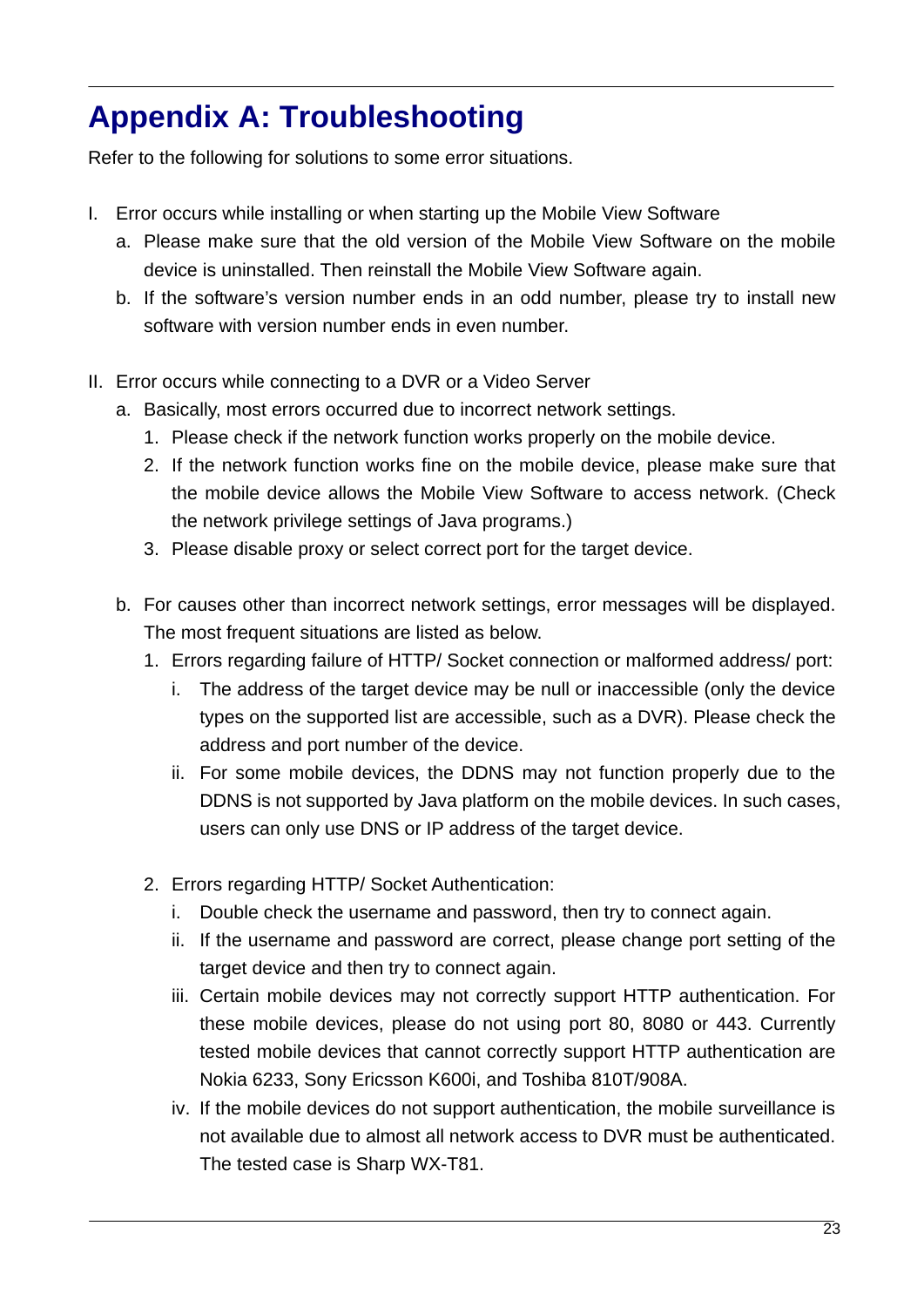3. Errors regarding HTTP response:

The target device must be upgraded to support mobile surveillance. Please make sure that:

i. For MPEG4 DVR Series:

The second 4-digit set of the software version number must greater than xxxx-1698-xxxx-xxxx. It is suggested to update to the latest released version.

- ii. For H.264 DVR Series: The second 4-digit set of the software version number must greater than xxxx-0138-xxxx-xxxx. It is suggested to update to the latest released version.
- 4. Errors regarding fully occupied connection:

A DVR usually provides a limited number of connections at the same time. If the connection is full, please try to connect again later.